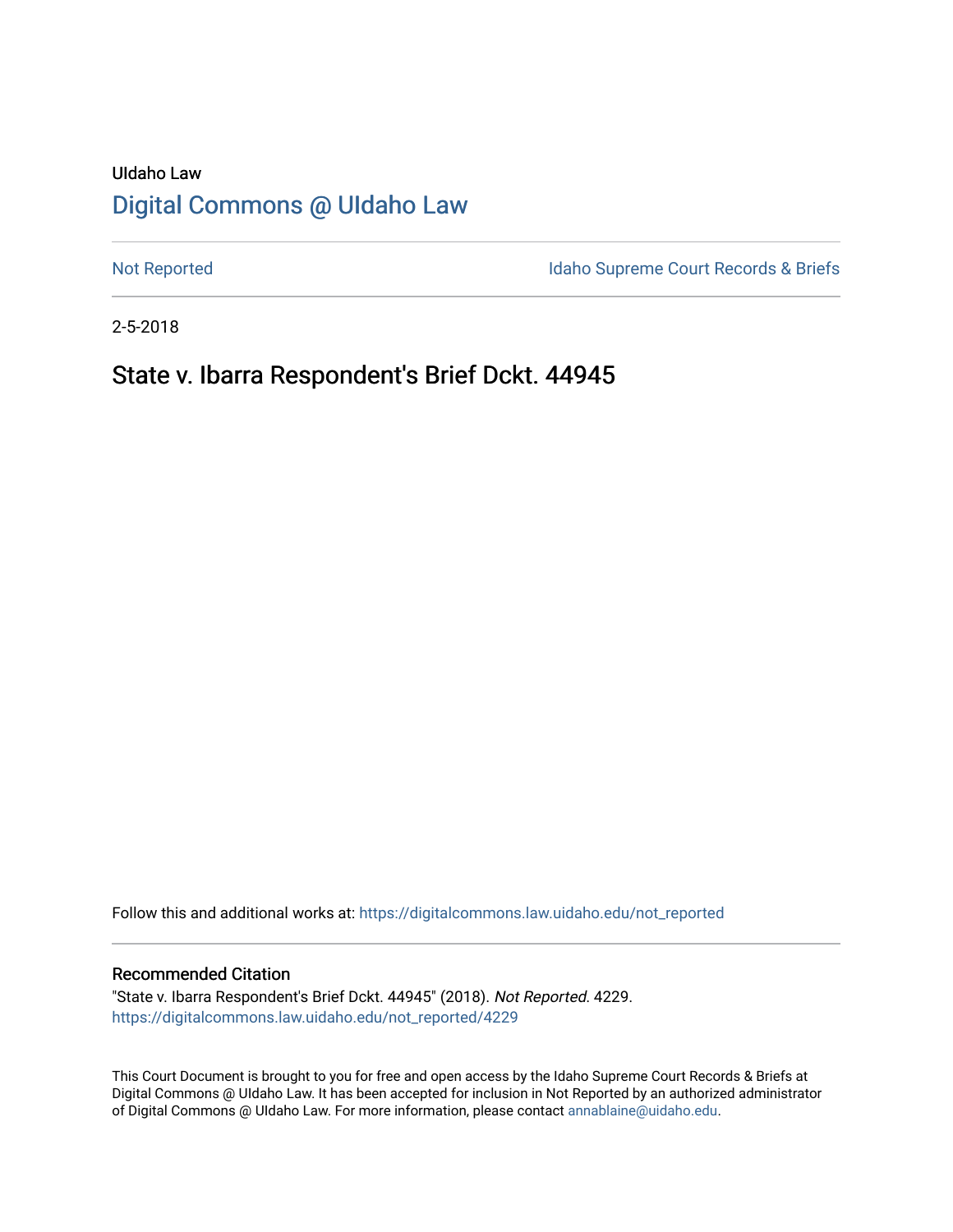#### **IN THE SUPREME COURT OF THE STATE OF IDAHO**

**)**

**)** 

**) )** 

**) ) )**

**STATE OF IDAHO,**

**Plaintiff-Respondent,**

**v.**

**JESSICA JEAN IBARRA AKA DELEON, )** 

**Defendant-Appellant.**

**) Nos. 44945, 44946 & 44947** 

**) Canyon County Case Nos. CR-2016-11195, CR-2016-11241 & CR-2016-12526** 

### **BRIEF OF RESPONDENT** \_\_\_\_\_\_\_\_\_\_\_\_\_\_\_\_\_\_\_\_\_\_\_\_

\_\_\_\_\_\_\_\_\_\_\_\_\_\_\_\_\_\_\_\_\_\_\_\_

### **APPEAL FROM THE DISTRICT COURT OF THE THIRD JUDICIAL DISTRICT OF THE STATE OF IDAHO, IN AND FOR THE COUNTY OF CANYON**

\_\_\_\_\_\_\_\_\_\_\_\_\_\_\_\_\_\_\_\_\_\_\_\_

**HONORABLE JUNEAL C. KERRICK District Judge**

\_\_\_\_\_\_\_\_\_\_\_\_\_\_\_\_\_\_\_\_\_\_\_\_

**LAWRENCE G. WASDEN Attorney General State of Idaho**

**PAUL R. PANTHER Deputy Attorney General Chief, Criminal Law Division**

**KALE D. GANS Deputy Attorney General Criminal Law Division P. O. Box 83720 Boise, Idaho 83720-0010 (208) 334-4534** 

**ATTORNEYS FOR PLAINTIFF-RESPONDENT** **BRIAN R. DICKSON Deputy State Appellate Public Defender 322 E. Front St., Ste. 570 Boise, Idaho 83702 (208) 334-2712** 

**ATTORNEY FOR DEFENDANT-APPELLANT**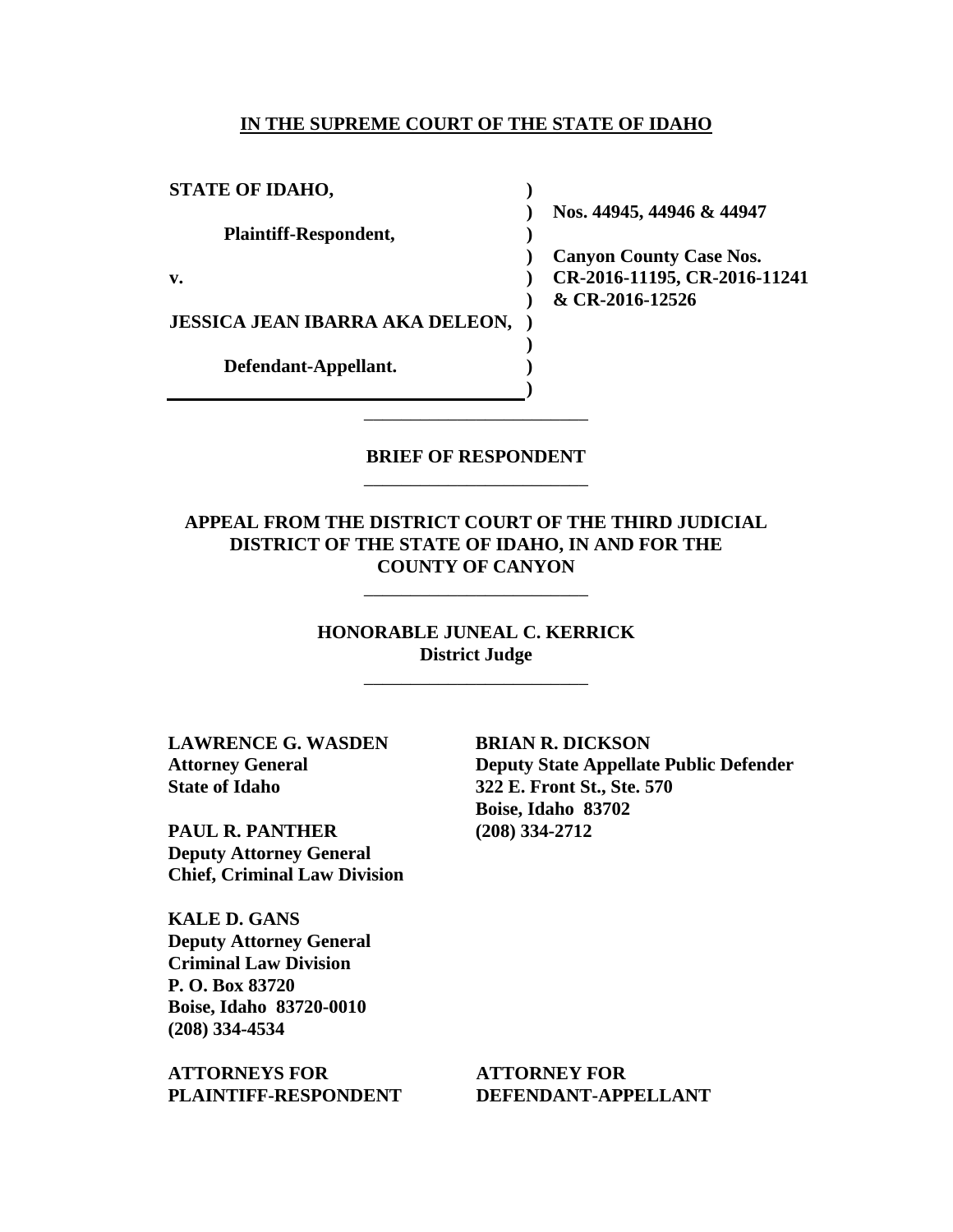## **TABLE OF CONTENTS**

| I. | Ibarra Has Failed To Show The Prosecutor's Questions |                                                                                                                                                                                                                          |                                                                                                                                                                                                                                 |  |  |  |  |
|----|------------------------------------------------------|--------------------------------------------------------------------------------------------------------------------------------------------------------------------------------------------------------------------------|---------------------------------------------------------------------------------------------------------------------------------------------------------------------------------------------------------------------------------|--|--|--|--|
|    | A.                                                   |                                                                                                                                                                                                                          |                                                                                                                                                                                                                                 |  |  |  |  |
|    | <b>B.</b>                                            |                                                                                                                                                                                                                          |                                                                                                                                                                                                                                 |  |  |  |  |
|    | $\mathcal{C}$ .                                      | <b>Ibarra Fails To Show A Violation Of A Constitutional</b><br>Right, Clear On The Record, That Was Not Harmless;<br>Thus, She Fails To Show That The Prosecutor's<br><b>Statements Rose To The Level Of Fundamental</b> |                                                                                                                                                                                                                                 |  |  |  |  |
|    |                                                      | 1.                                                                                                                                                                                                                       | <b>Ibarra Fails To Show The Questions Asked</b><br>On Redirect Were Error, As She Fails To<br>Show The First Question Pertained To Ibarra,<br>And She Fails To Show The Second Question<br>Was Not A Proper Response To Defense |  |  |  |  |
|    |                                                      | 2.                                                                                                                                                                                                                       | Even If Error, Ibarra Fails To Show That<br><b>Questions To The Officer On Redirect Would</b><br>Be A Violation Of An Unwaived Constitutional                                                                                   |  |  |  |  |
|    |                                                      | 3.                                                                                                                                                                                                                       | Even If The Questions To The Officer Would<br>Be A Violation Of An Unwaived Constitutional<br>Right, Ibarra Fails To Show Such An Error Is                                                                                      |  |  |  |  |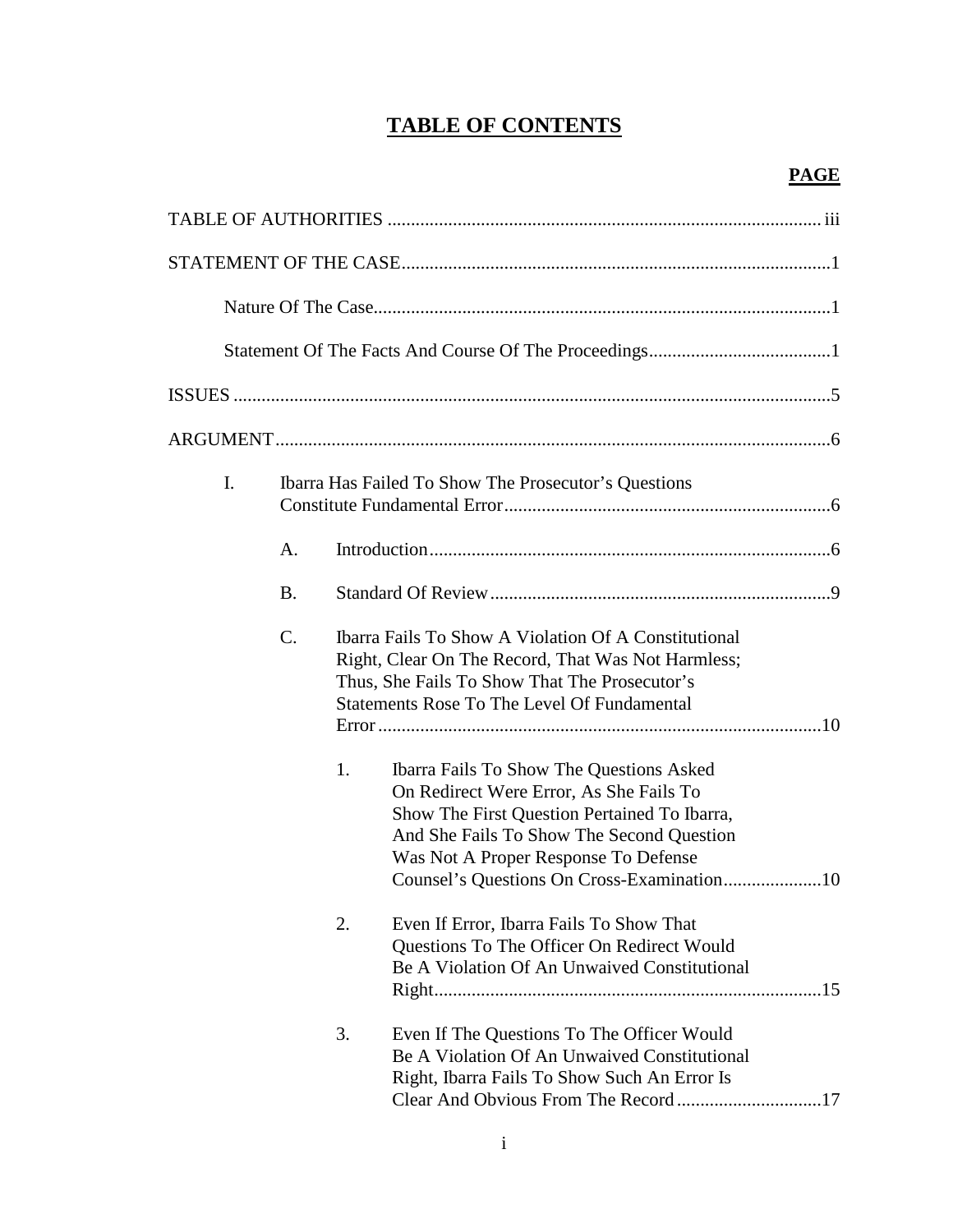|    |           | $\overline{4}$ .<br>Even If Ibarra Has Shown A Clear And<br>Obvious Violation Of An Unwaived                                                                                                                                                              |  |
|----|-----------|-----------------------------------------------------------------------------------------------------------------------------------------------------------------------------------------------------------------------------------------------------------|--|
|    |           | <b>Constitutional Right, Any Error Was</b>                                                                                                                                                                                                                |  |
| Π. |           | Because References To The Pipe Containing "An<br>Illegal Controlled Substance" Prove An Element Of<br>The Paraphernalia Charge, Ibarra Fails To Show<br>Written Notice Was Required To Introduce This<br>Evidence; Alternatively, If Notice Was Required, |  |
|    | A.        |                                                                                                                                                                                                                                                           |  |
|    | <b>B.</b> |                                                                                                                                                                                                                                                           |  |
|    | C.        | Generic References To "An Illegal Controlled"<br>Substance" Do Not Refer To A Prior Bad Act<br>To Be Analyzed Under I.R.E. 404(b), But Rather,<br>Are Proof Of An Element Of The Paraphernalia                                                            |  |
|    | D.        | Even If The Evidence Should Be Analyzed Under<br>404(b), Any Error In Admitting The Evidence                                                                                                                                                              |  |
| Ш. |           | Ibarra Failed To Challenge The Restitution Order Below,<br>And Therefore Has Waived Challenging It For The First                                                                                                                                          |  |
|    | A.        |                                                                                                                                                                                                                                                           |  |
|    | <b>B.</b> |                                                                                                                                                                                                                                                           |  |
|    | $C$ .     | Ibarra Never Objected To The Restitution Order<br>Below And Therefore Has Waived Her Challenge                                                                                                                                                            |  |
|    |           |                                                                                                                                                                                                                                                           |  |
|    |           |                                                                                                                                                                                                                                                           |  |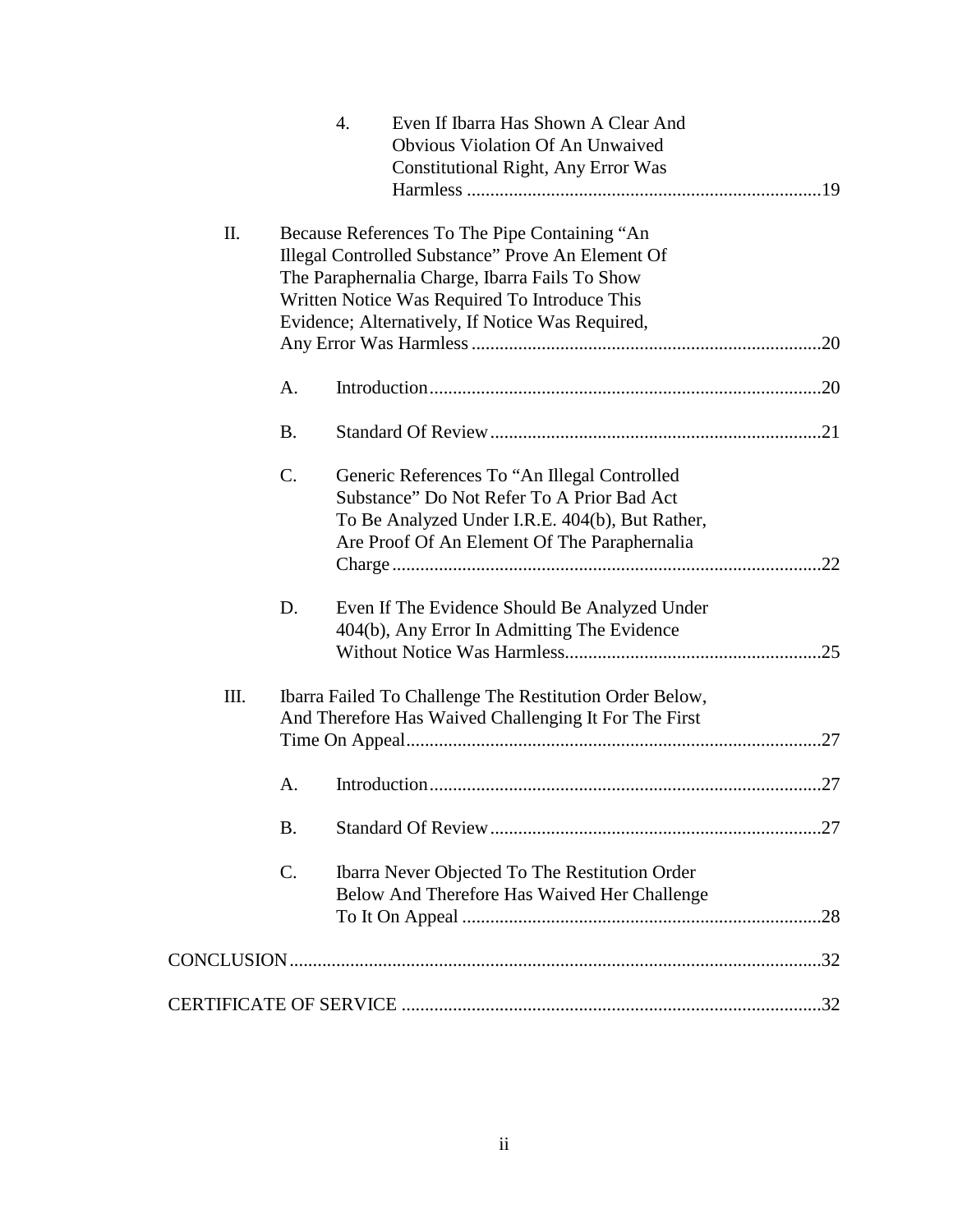# **TABLE OF AUTHORITIES**

| <b>CASES</b>                                                      | <b>PAGE</b> |
|-------------------------------------------------------------------|-------------|
|                                                                   |             |
|                                                                   |             |
|                                                                   |             |
| Heckman Ranches, Inc. v. State, By & Through Dep't of Pub. Lands, |             |
|                                                                   |             |
|                                                                   |             |
|                                                                   |             |
|                                                                   |             |
|                                                                   |             |
|                                                                   |             |
|                                                                   |             |
|                                                                   |             |
|                                                                   |             |
|                                                                   |             |
|                                                                   |             |
|                                                                   |             |
|                                                                   |             |
|                                                                   |             |
|                                                                   |             |
|                                                                   |             |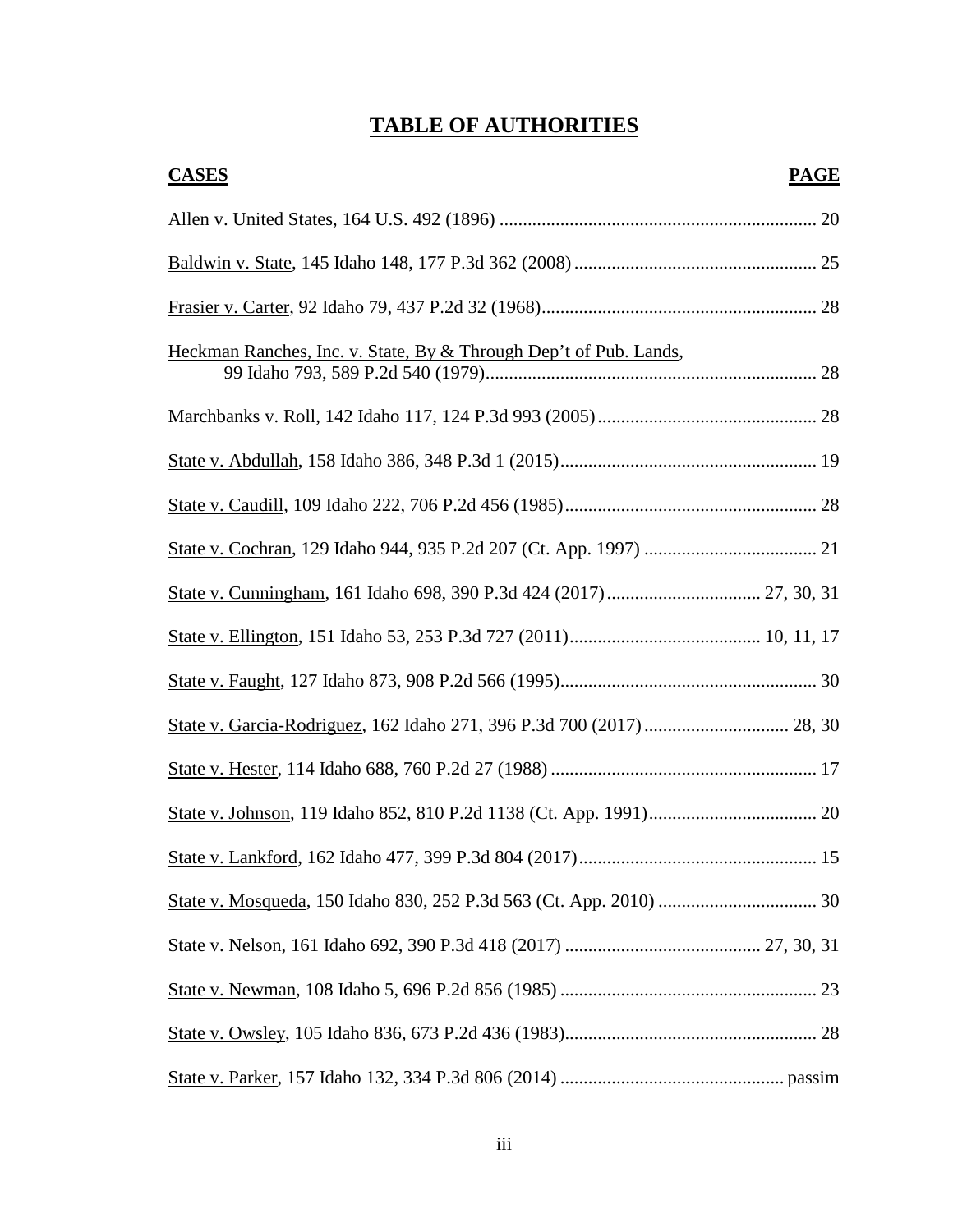## **STATUTES**

## **RULES**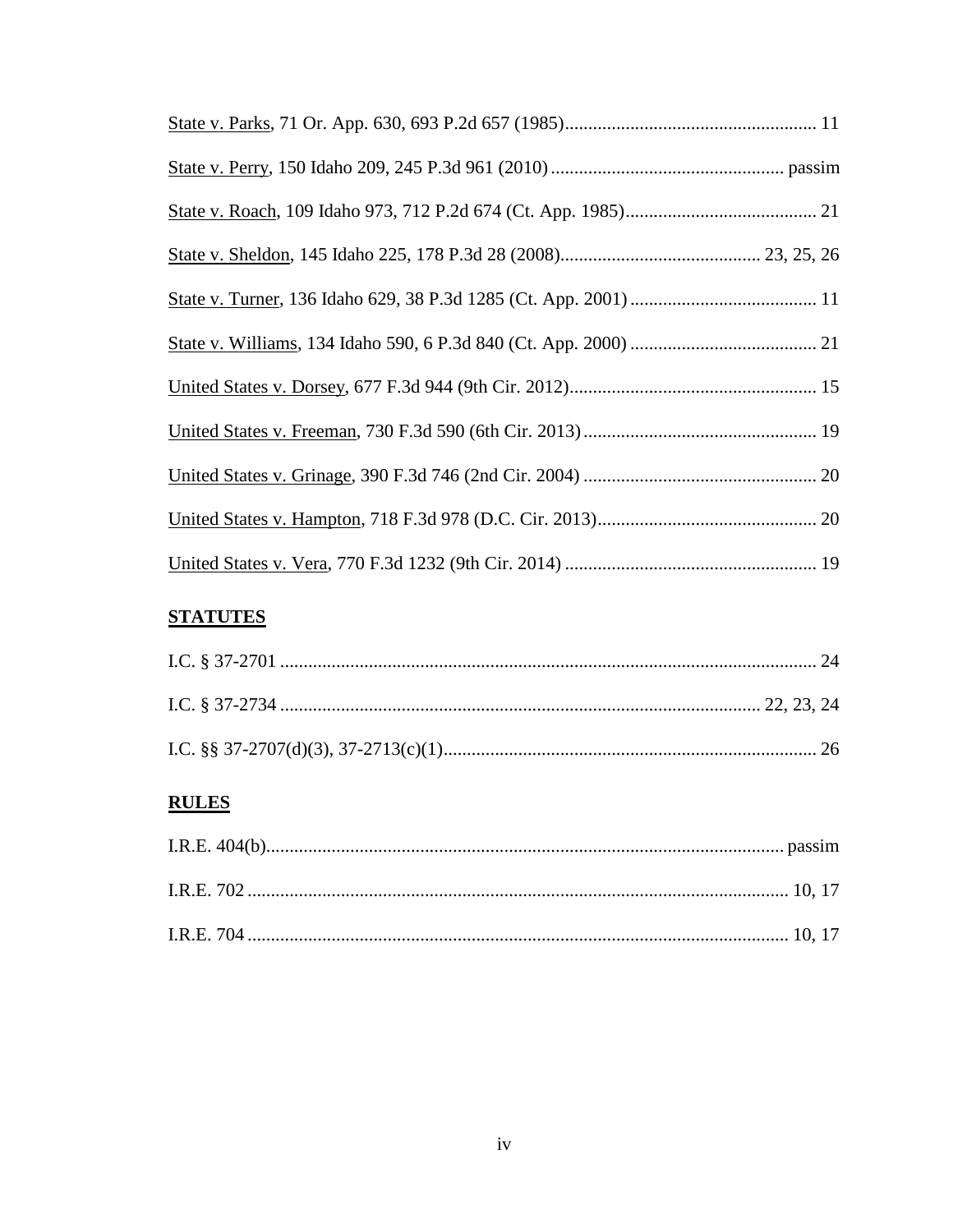#### STATEMENT OF THE CASE

#### Nature Of The Case

 $\overline{a}$ 

Jessica Jean Ibarra appeals from her judgment of conviction and from the district court's order awarding restitution.

#### Statement Of The Facts And Course Of The Proceedings

Ibarra was a passenger in a vehicle that was pulled over for failure to stop at a stop sign. (Tr. vol. II, p. [1](#page-6-0)46, L. 23 – p. 147, L. 25; p. 150, L. 21 – p. 151, L. 11.<sup>1</sup>) An officer observed a gun in the back of the vehicle, removed Ibarra and the driver from the vehicle, and searched Ibarra. (Tr. vol. II, p. 151, L.  $15 - p$ . 155, L. 21.) Officers found marijuana in Ibarra's pocket and cocaine in a baggie in her sock. (Tr. vol. II, p. 155, L. 22 – p. 156, L. 2; p. 167, L. 18 – p. 170, L. 11.) The officers searched the car and found a methamphetamine pipe on the passenger seat (Tr. vol. II, p. 221, L.  $18 - p$ , 222, L. 8), and a purse containing more paraphernalia (Tr. vol. II, p. 221, Ls. 18-22; p. 225, L.  $1 - p$ . 226, L. 21).

The officers questioned Ibarra and she indicated the items found in the car, other than the gun, were "all hers, all for her personal use." (Tr. vol. II, p. 166, Ls. 2-25.) When asked "What about all the meth pipes?," Ibarra affirmed they were hers. (State's Ex. 12, 00:12 – 00:40; Tr. vol. II, p. 166, Ls. 9-13.) Ibarra initially denied any knowledge of the gun (Tr. vol. II, p. 166, Ls. 2-4), but, once she was told the driver, Mariano, would be charged with unlawful possession of the firearm, Ibarra admitted the

<span id="page-6-0"></span> $<sup>1</sup>$  This brief will use the convention set forth in the Appellant's brief, denoting the motion</sup> to suppress and sentencing hearing transcripts as "vol. I," the transcripts from the first day of trial as "vol. II," and the transcripts from the second day of trial at "vol. III."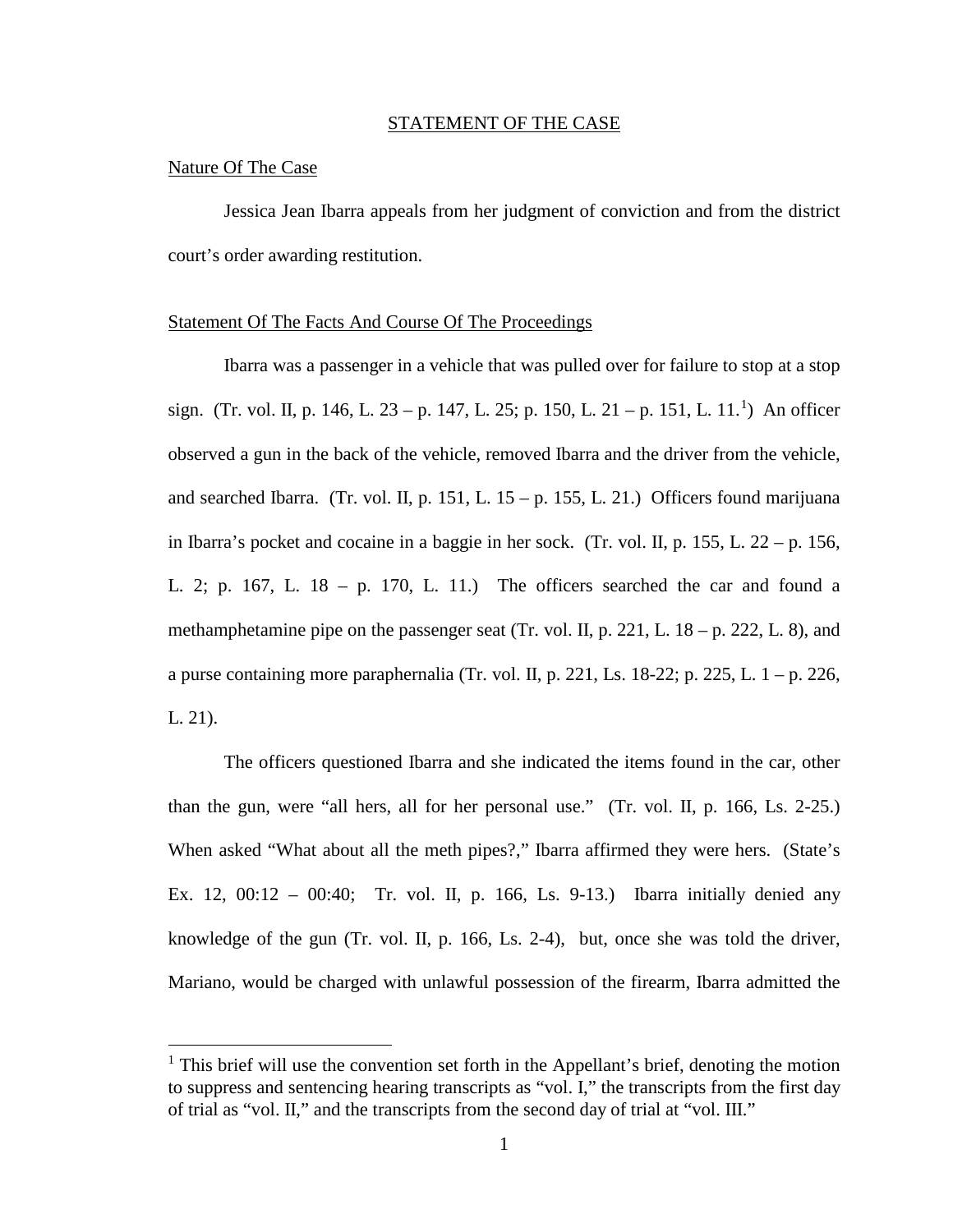gun was hers. (Tr. vol. II, p. 182, Ls. 6-15.) The state charged Ibarra with possession of cocaine, unlawful possession of a firearm, possession of marijuana, and possession of paraphernalia. (R., pp. 7-10, 38-39, 147-48.)

The district court heard pretrial motions on the morning of trial. (Tr. vol. II, pp. 6-

23.) The state brought up the pipe found in the car, noting that residue inside it tested

positive for methamphetamine, and that it "anticipat[ed] asking [the state lab expert] Ms.

Corrina Owsley about that." (Tr. vol. II, p. 19, Ls. 6-20.) Ibarra objected based on I.R.E.

404(b) grounds:

MR. SISSON: Your Honor, first of all, my client is charged with possession of cocaine, not possession of methamphetamine. The results of the test from, I think, scraping one of the pipes, was that there was some methamphetamine present, but I want to first of all emphasize that my client isn't charged with that crime.

THE COURT: Maybe we could just say there was illegal drugs found in the pipe.

MR. SISSION: Well, Your Honor, the second thing is [sic] that my understanding is that the State wants to use this for intent or knowledge or lack of mistake. Those are 404(b) issues. That requires the State to provide notice.

THE COURT: You mean the meth part?

MR. SISSION: Yes, the meth part.

So for them to provide written notice prior to court, unless there's good cause shown that they want to use this information as 404(b).

I haven't received that. I was verbally informed of that this morning, but I haven't received a 404(b) notice of their intent to use that, so that puts us at a disadvantage now, where we have to now defend against something else.

(Tr. vol. II, p. 19, L.  $25 - p$ . 20, L. 22.) Ibarra therefore requested that "we just don't talk

about it." (Tr. vol. II, p. 20, Ls. 24-25.)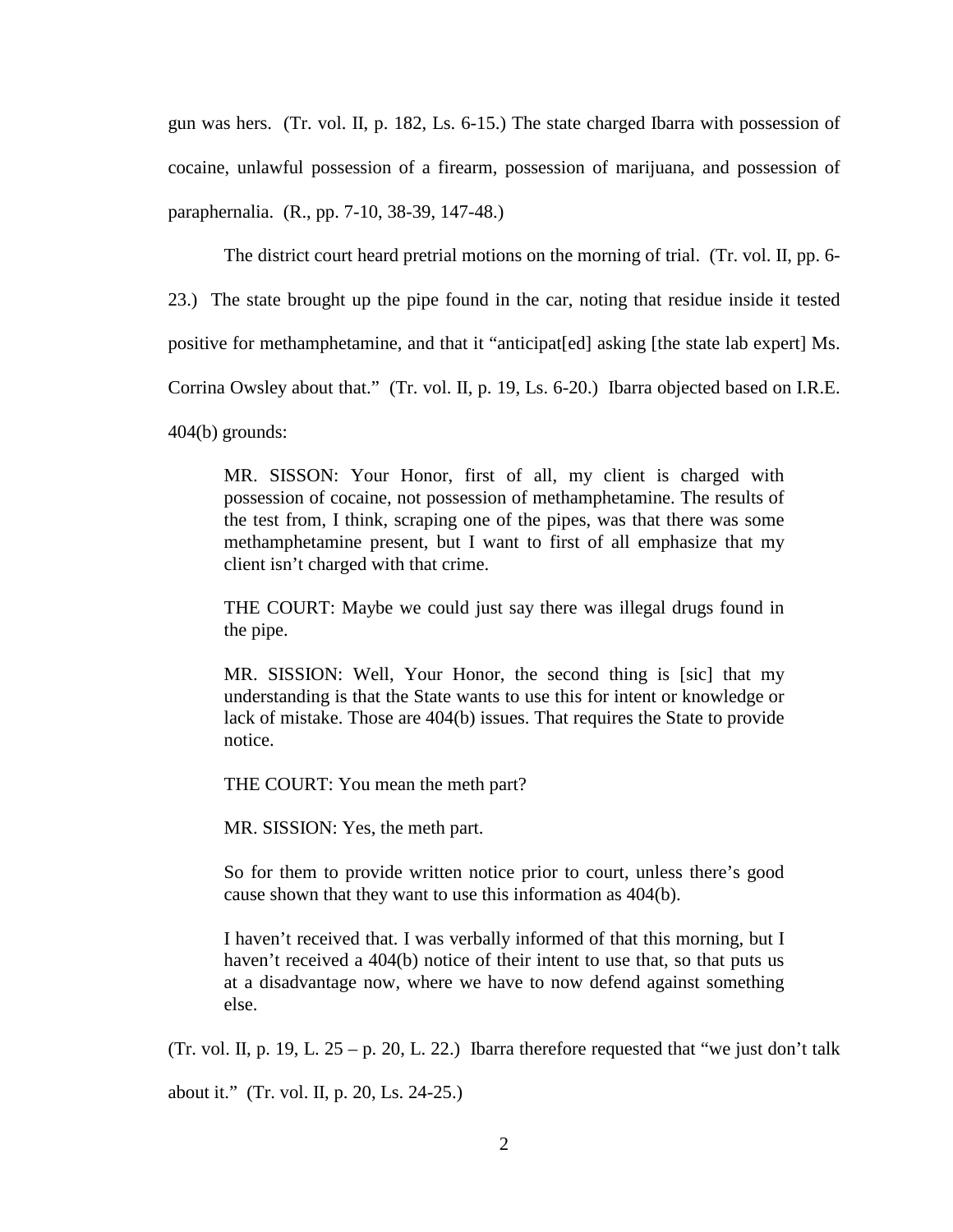The state responded that the methamphetamine was not 404(b) evidence, but evidence proving an element of the paraphernalia charge:

MS. FARLEY: Your Honor, the State does have to show beyond a reasonable doubt that [Ibarra] did possess or did use paraphernalia with intent to use a controlled substance. Methamphetamine is a controlled substance.

Then it goes directly to the point that she did have the intention to use that paraphernalia pipe for methamphetamine.

(Tr. vol. II, p. 21, Ls. 7-13.)

The district court ruled on Ibarra's motion and determined it would not allow the officer to say, "'We tested it, and it was meth in it'"; however, the court ruled that "[h]e can say, 'We tested it, and it contained an illegal controlled substance,' and leave it at that." (Tr. vol. II, p. 22, Ls. 20-24.)

The state called the arresting officer as a witness. (Tr. vol. II, pp. 142-216.) During direct examination, the prosecutor asked the officer whether, "[b]ased on your training and experience, you believed [the defendant and the driver] were both guilty of this?" (Tr. vol. II, p. 183, Ls. 21-22.) Ibarra objected, and the objection was sustained before the officer could answer the question. (Tr. vol. II, p. 183, Ls. 23-24.)

On redirect, the prosecutor asked the officer, "[i]f you believed someone was innocent, would you arrest them," and, "if you believed Jessica [Ibarra] did not know about the gun and did not have access to it, would you have arrested her?" (Tr. vol. II, p. 214, L.  $11 - p$ , 215, L. 19.) Ibarra did not object to these questions or move for a mistrial based on them. (See Tr. vol. II, pp. 214-15.)

The jury found Ibarra guilty of possession of cocaine, unlawful possession of a firearm, possession of marijuana, and possession of paraphernalia, and, pursuant to an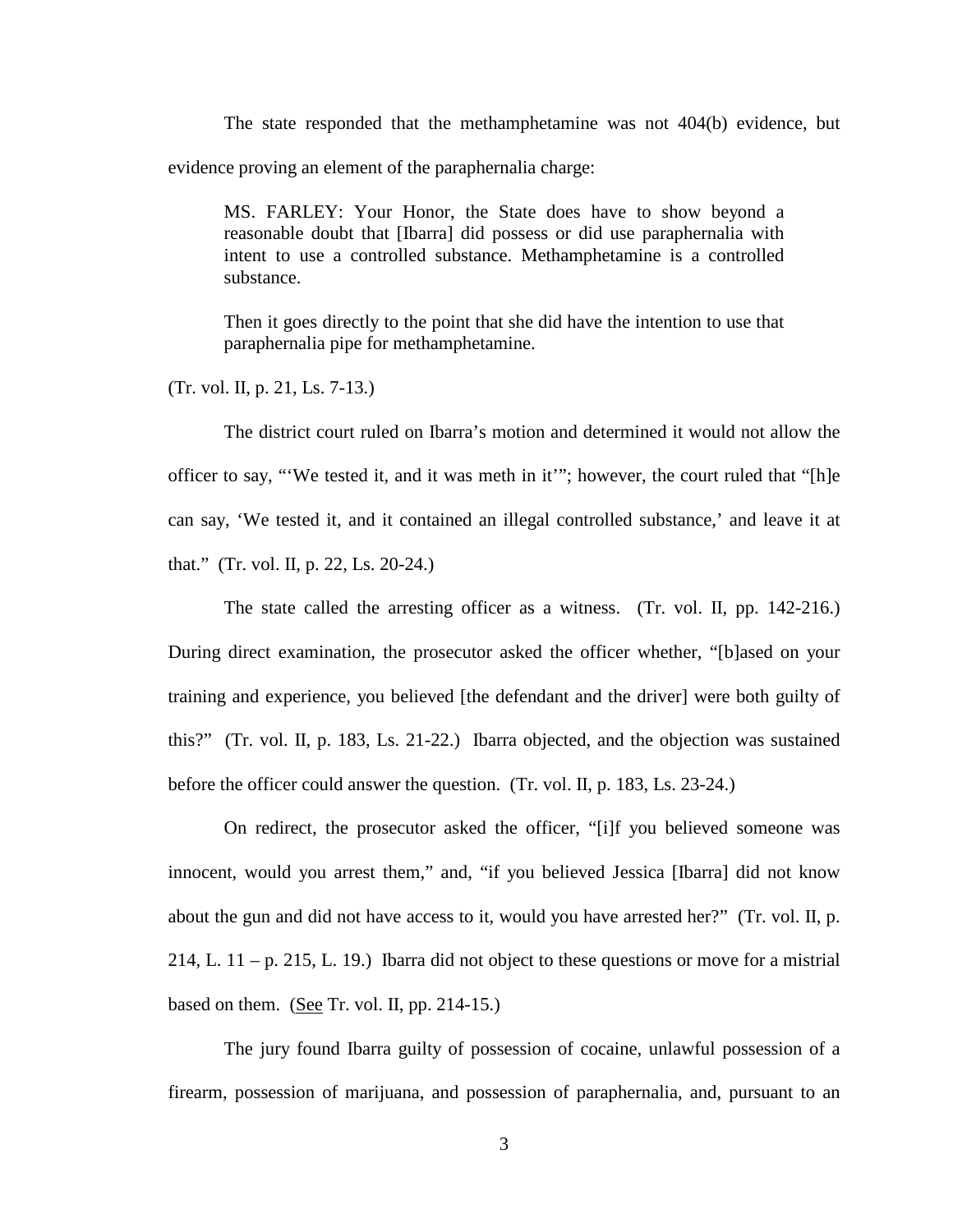information part 2, a prior-felony enhancement. (Tr. vol. III, p. 151, L.  $13 - p$ . 157, L. 8.) Ibarra was sentenced to 14 years imprisonment with six-and-a-half years fixed for the cocaine charge, followed by a consecutive five-year sentence, with zero years fixed, for the firearm charge. (Tr. vol. I, p. 120, Ls. 10-25.) Ibarra was also sentenced to two concurrent 180-day sentences for the two misdemeanor charges. (Tr. vol. I, p. 121, Ls. 17-23.)

At sentencing, the state requested restitution for costs of prosecution, and later submitted a statement in support of those costs. (Tr. vol. I, p. 124, L.  $8 - p$ . 125, L. 21; R., pp. 77-88.) Ibarra never objected to the restitution order, challenged it, or requested a hearing on it. (See Tr. vol. I, pp. 124-25; see generally, R.)

Ibarra timely appealed from the judgments of conviction. (R., pp. 75, 83-84, 89- 93, 339-45.)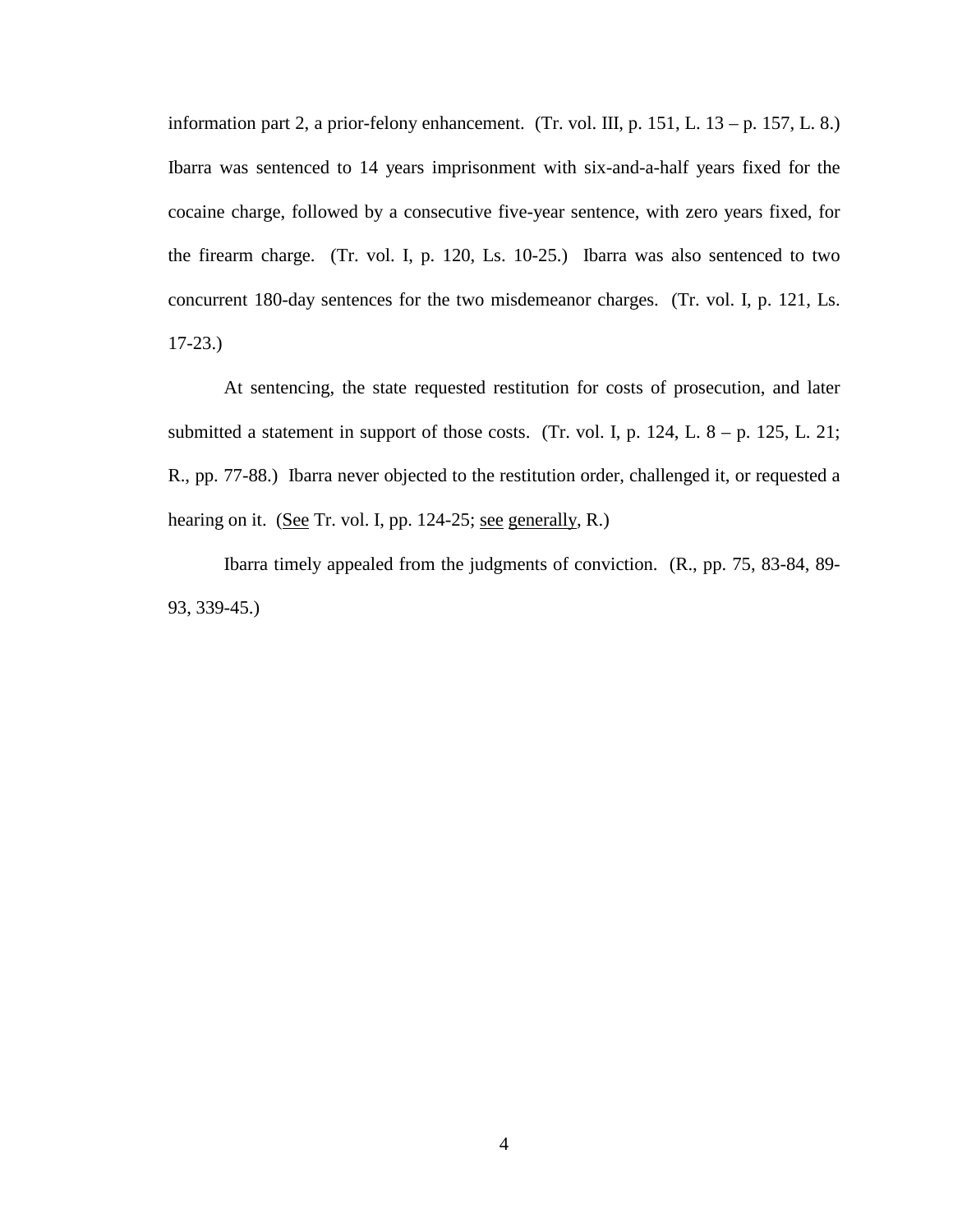#### **ISSUES**

Ibarra states the issues on appeal as:

- I. Whether the prosecutor committed misconduct by eliciting opinion testimony about Ms. Ibarra's guilt in regard to the firearm charge.
- II. Whether the district court erred by admitting propensity evidence when the State failed to provide the written notice required under I.R.E. 404(b).
- III. Whether the district court abused its discretion by ordering restitution which was solely based on the prosecutor's unsworn statement, not on sufficient evidence.

(Appellant's brief, p. 3.)

The state rephrases the issues as:

- I. Has Ibarra failed to show the prosecutor's questions constituted fundamental error?
- II. Because generic references to the pipe containing "an illegal controlled substance" prove an element of the paraphernalia charge, has Ibarra failed to show the district court erred by not requiring written notice to admit the evidence?
- III. By failing to challenge the restitution order below has Ibarra waived her argument challenging it for the first time on appeal?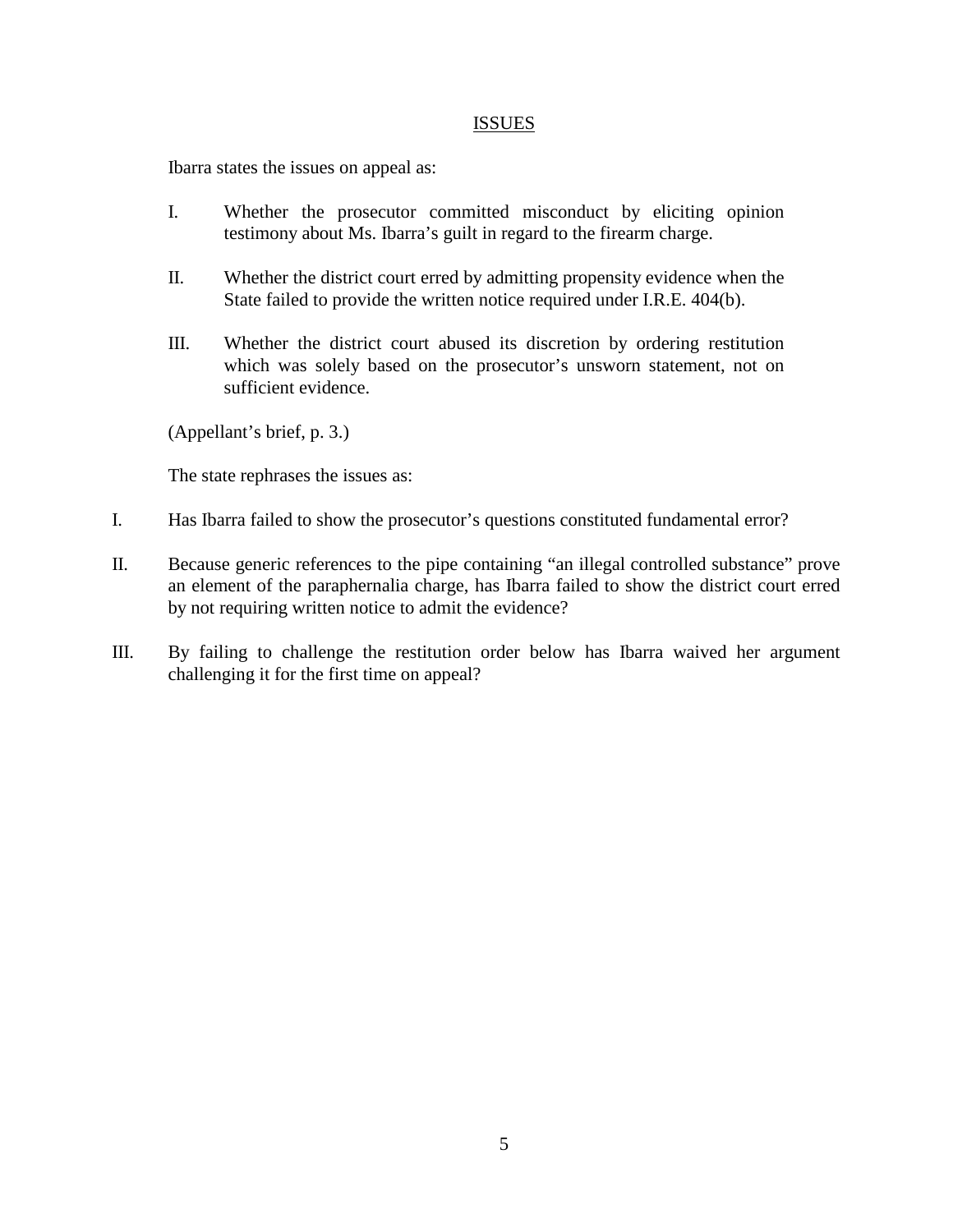#### ARGUMENT

### I. Ibarra Has Failed To Show The Prosecutor's Questions On Redirect Constitute Fundamental Error

#### A. Introduction

During direct examination, the prosecutor asked the arresting officer whether, "[b]ased on your training and experience, you believed [the defendant and the driver] were both guilty of this?" (Tr. vol. II, p. 183, Ls. 21-24.) Prior to any answer being given, Ibarra objected to this question, and the district court sustained the objection. (Tr., vol. II, p. 183, Ls. 23-24.)

On cross examination, Ibarra's counsel asked the officer whether he had "any reason to believe [Ibarra] was lying about meth pipes or bongs or paraphernalia." (Tr., vol. II, p. 196, L. 25 – p. 197, L. 3.) Ibarra's counsel also inquired about the conversation between Ibarra and the officer, which was recorded and previously published to the jury:

Q. [from defense counsel] Okay.

So I don't get it. I mean, she is admitting to the gun. Why are you so adamant about "taking the beef for him" and, you know, "absolutely not"?

I think another one was, "Good luck. I hope you wise up and decide not to take the heat for him."

What do you care if she's doing that?

A. [from Officer Duke] Like I said, I do not believe Mariano [the driver] was totally innocent.

And the fact that he got away with all of the drugs that were located, and that's my point.

Q. Okay. So your point isn't that you are skeptical about whether she actually knew the gun was there or not. You are just saying she is taking all of the heat for him?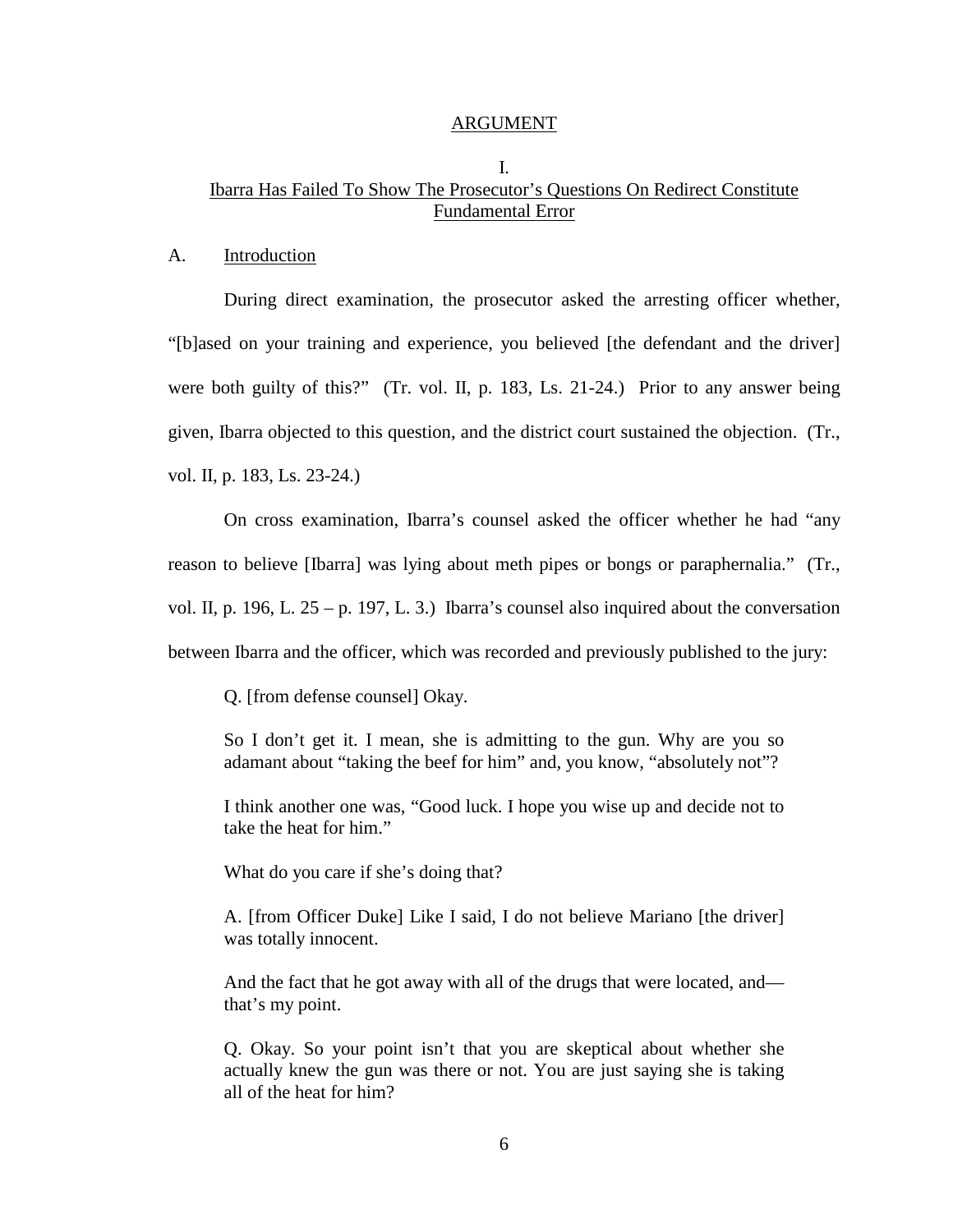A. Yeah.

Q. Okay. Why didn't you say that? Why didn't you just say, "Look, Jessica. I know you knew the gun was there, but why aren't you saying? Why aren't you being honest and telling us that Mariano also knew the gun was there"?

Why didn't you just say that? I mean, that's pretty easy; right?

Yes or no?

A. Yeah, I could have. Yeah. Absolutely.

Q. I mean, your goal here, according to your testimony, is to get her to admit he knew the gun was there as well; right?

A. Yeah.

Q. So why are you taking the stand of, "I don't believe you"?

Well of course I guess that's not what you are saying. You are just trying to say, "Don't take the heat for him."

But you are not actually asking her, "Look, come clean with us, tell us the truth. Tell us that it's Mariano's gun."

A. I'm pretty sure the conversation may have started that way, and then it eventually led to the end conversation where her and I were basically screaming at each other.

Q. Uh-huh. Uh-huh.

(Tr., vol. II, p. 211, L. 2 – p. 212, L. 18.)

On redirect, the prosecutor asked the following questions:

Q. [from the prosecutor] So you didn't seek out on your own this vehicle driven by the defendant [sic] and pull it over?

A. [from Officer Duke] No.

Q. When you submit items to be fingerprinted, is there a record of that?

A. Yes.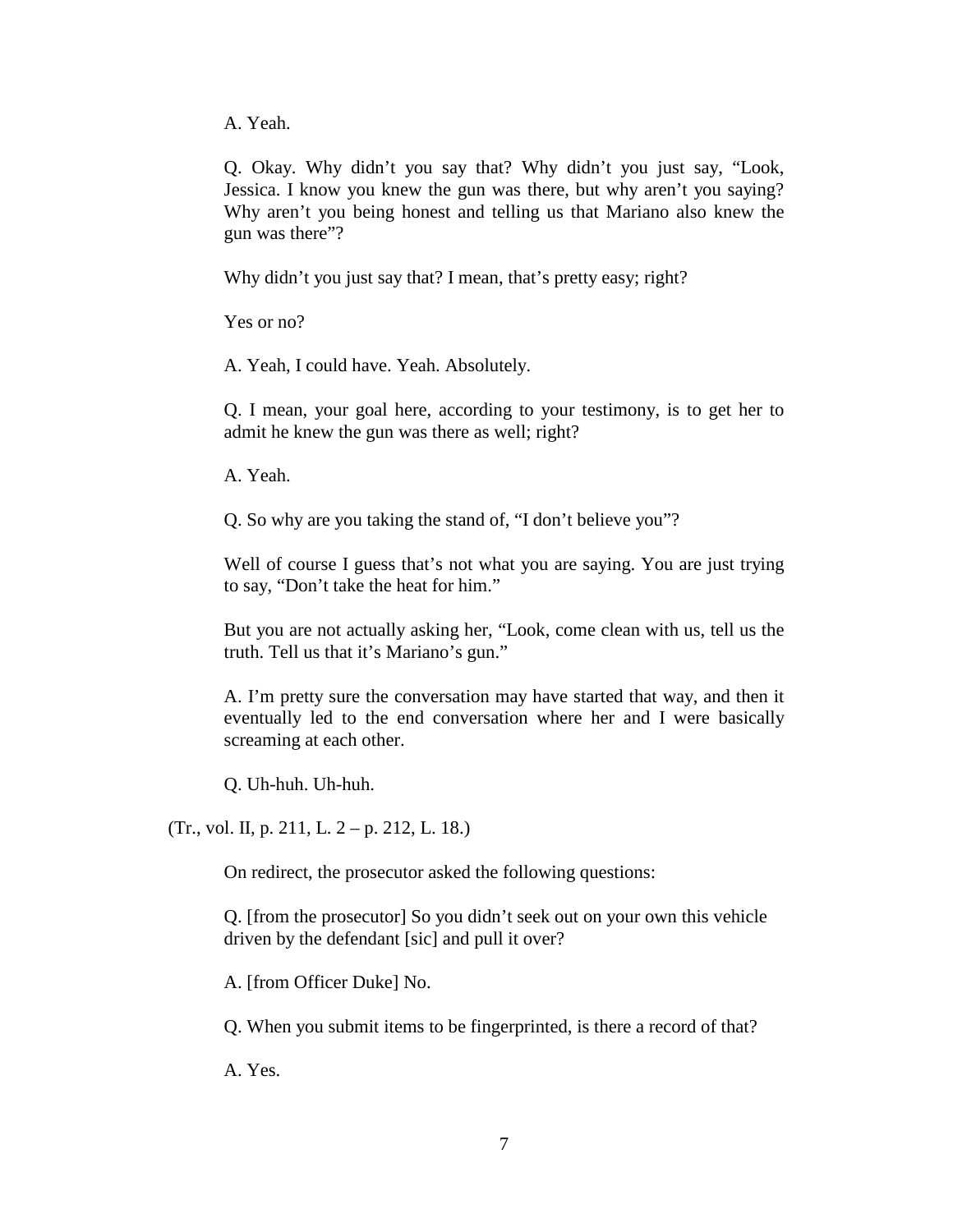Q. And are you aware of how a firearm is fingerprinted?

A. No.

Q. And as part of your job, is it to arrest innocent people?

A. No.

Q. *If you believed someone was innocent, would you arrest them?* 

A. No.

Q. So counsel had a conversation with you about your interaction with Ms. Ibarra, and you indicated that you didn't think Mr. [Mariano] Castillo was completely innocent—

A. Correct.

Q. –so you were using interview tactics to try to gain some further information?

A. Yes.

Q. And counsel suggested some ways maybe you could have interviewed, asking nicely basically?

A. Yes.

Q. And would you agree with me in State's Exhibit No. 12, when you asked, "Okay. Whose gun is it? Is it Mariano's?"

Is that a nice way to ask whose gun it was?

A. I thought I was being nice.

Q. And you described when we first talked today that sometimes you try to talk on a level to gain respect.

Is that what you eventually attempted to do, is speak to Jessica how she was speaking to you?

A. More or less; yes.

Q. Mimicking the language she was speaking with you?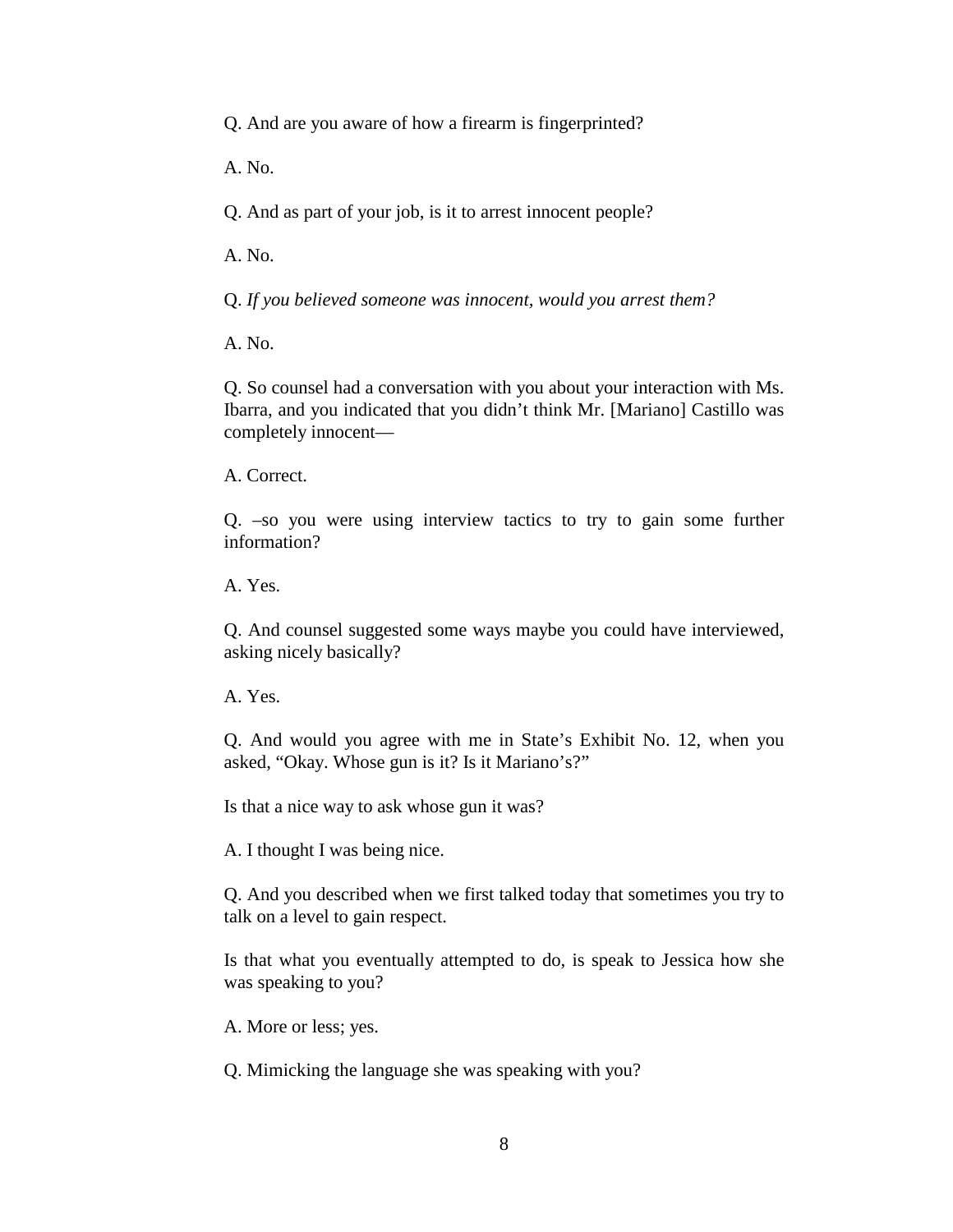A. Correct.

Q. *And if you believed Jessica did not know about the gun and did not have access to it, would you have arrested her?*

A. No.

(Tr. vol. II, p. 214, L. 2 – p. 215, L. 19 (emphasis added).)

Ibarra argues that the two questions highlighted above, asked during redirect examination, constitute fundamental error. (Appellant's brief, p.  $5.$ )<sup>[2](#page-14-0)</sup> However, Ibarra fails to show the first question was improper, insofar as she fails to show it was referring to Ibarra, and not the driver of the car. Regarding the second question, defense counsel repeatedly cast doubt on the officer's beliefs that Ibarra actually possessed the gun; insofar as counsel opened the door to this line of inquiry, it was proper for the state to clarify what the officer believed.

Even if error, the questions on redirect did not rise to the level of fundamental error because Ibarra fails to show a clearly violated constitutional right, plain on the record, that was not harmless.

#### B. Standard Of Review

 $\overline{a}$ 

Idaho's courts review claims of prosecutorial misconduct "not preserved on appeal through an objection at trial" for fundamental error. State v. Parker, 157 Idaho 132, 141, 334 P.3d 806, 815 (2014).

<span id="page-14-0"></span> $2$  The question asked on direct—"[b]ased on your training and experience, you believed [the defendant and the driver] were both guilty of this?", was objected to, and the objection was properly sustained. (Tr. vol. II, p. 183, Ls. 21-24.)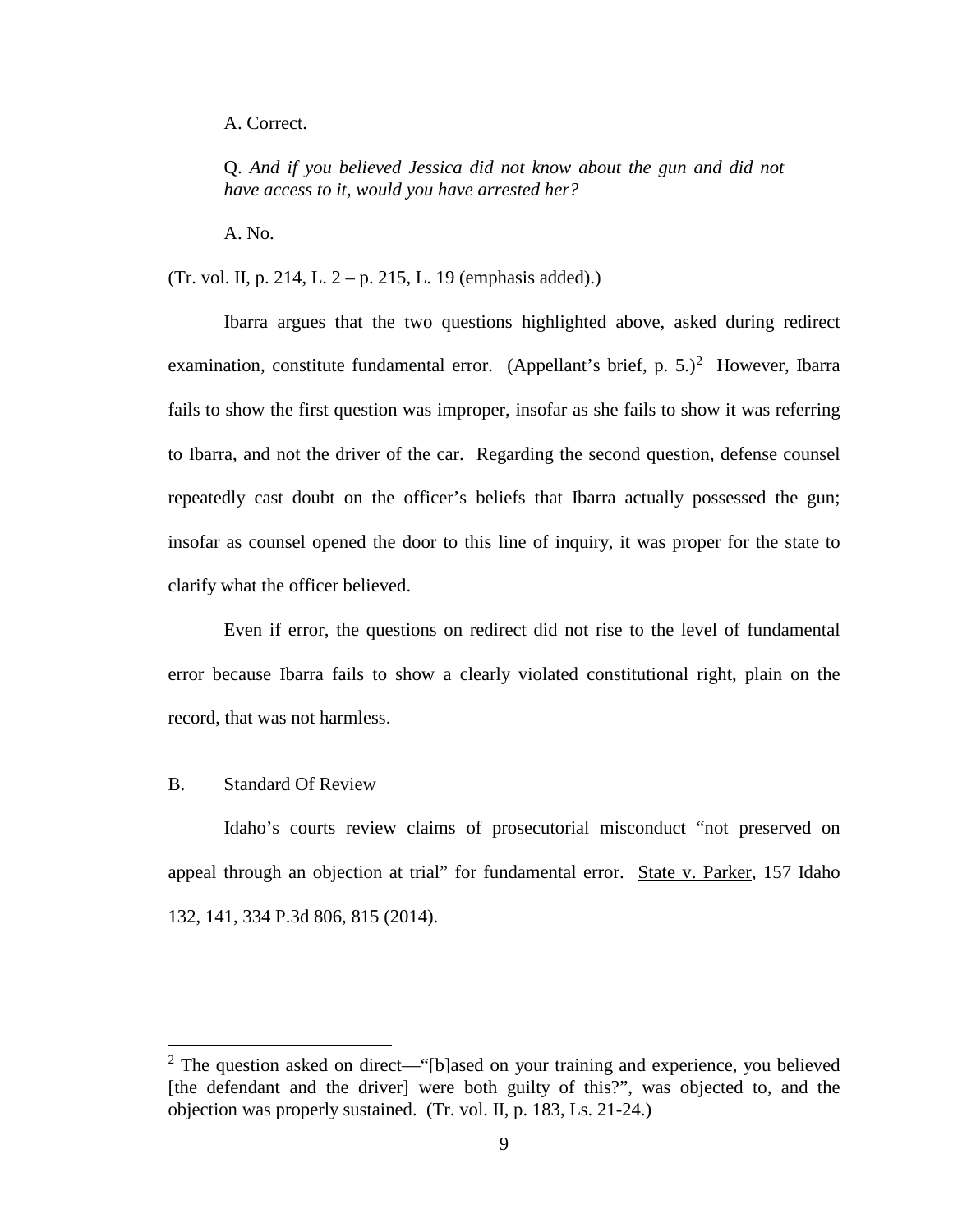C. Ibarra Fails To Show A Violation Of A Constitutional Right, Clear On The Record, That Was Not Harmless; Thus, She Fails To Show That The Prosecutor's Statements Rose To The Level Of Fundamental Error

For the first time on appeal, Ibarra claims the prosecutor committed misconduct that deprived her of a fair trial by improperly eliciting the officer's opinion about her guilt during redirect examination. (Appellant's brief, pp. 4-10.) Because she did not preserve this claim with an objection below she is required to show fundamental error on appeal. State v. Perry, 150 Idaho 209, 226, 245 P.3d 961, 978 (2010). To establish fundamental error,

the defendant bears the burden of persuading the appellate court that the alleged error: (1) violates one or more of the defendant's unwaived constitutional rights; (2) plainly exists (without the need for any additional information not contained in the appellate record, including information as to whether the failure to object was a tactical decision); and (3) was not harmless.

Id. at 228, 245 P.3d at 980.

Ibarra has failed to show the prosecutor's questions on redirect constituted error,

much less fundamental error entitling her to review of this unpreserved claim.

1. Ibarra Fails To Show The Questions Asked On Redirect Were Error, As She Fails To Show The First Question Pertained To Ibarra, And She Fails To Show The Second Question Was Not A Proper Response To Defense Counsel's Questions On Cross-Examination

Pursuant to Idaho Rules of Evidence 702 and 704, expert opinion testimony "that concerns conclusions or opinions that the average juror is qualified to draw from the facts utilizing the juror's common sense and normal experience is inadmissible." State v. Ellington, 151 Idaho 53, 66, 253 P.3d 727, 740 (2011); I.R.E. 702, 704. Questions such as these are objectionable not because they address the ultimate issue, but because they concern conclusions and "inference[s] that could be drawn by the jurors utilizing their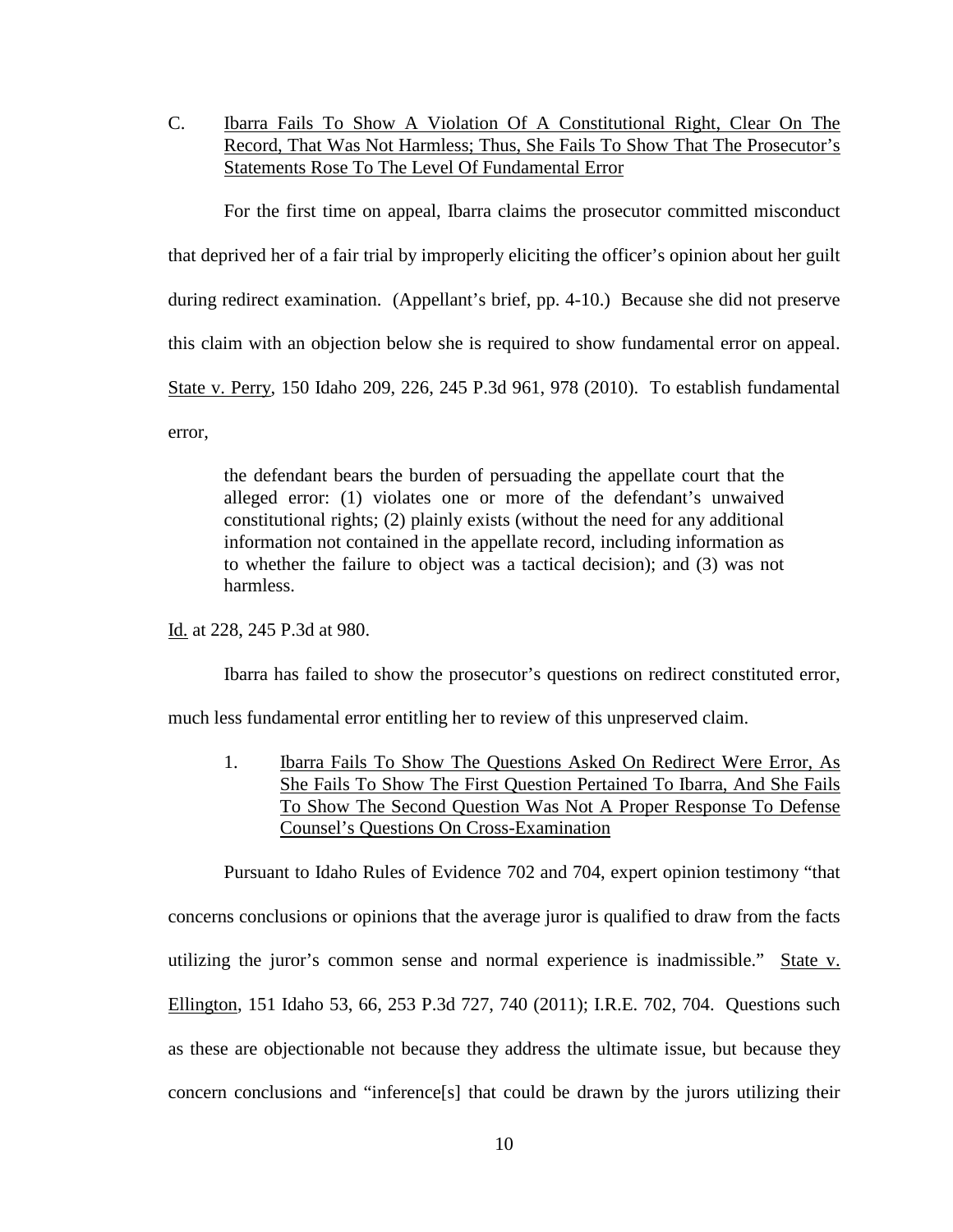own common sense and normal experience." See id. (quoting State v. Parks, 71 Or. App. 630, 693 P.2d 657, 659–60 (1985) (noting a question to an expert "was the defendant negligent?" would be objectionable, "not because it's the ultimate issue to be determined by the jury, but because the witness is not better able to reach a conclusion on that issue")); see also State v. Turner, 136 Idaho 629, 633, 38 P.3d 1285, 1289 (Ct. App. 2001). Applying this standard, the Ellington Court examined an accident-reconstruction expert's testimony on whether the defendant acted intentionally. 151 Idaho at 65-67, 253 P.3d at 739-41. The Ellington Court concluded that expert testimony "that there was 'not an accident' was clearly inadmissible opinion testimony on Mr. Ellington's state of mind that was not helpful to the jury." Id. at  $67$ ,  $253$  P.3d at  $741$ . Similarly, "a lay or expert witness cannot give an opinion of another witness's credibility or encroach on the factfinding functions of the jury." Parker, 157 Idaho at 148-49, 334 P.3d at 822-23.

As a threshold matter, Ibarra has failed to show that the prosecutor's first question was an error, because Ibarra fails to show the inquiry about arresting "someone" was a reference to *her*, and not Mariano Castillo, the driver of the car. The complete exchange was as follows:

Q. If you believed someone was innocent, would you arrest them?

A. No.

Q. So counsel had a conversation with you about your interaction with Ms. Ibarra, *and you indicated that you didn't think Mr. Castillo was completely innocent—* 

A. Correct.

Q. –*so you were using interview tactics to try to gain some further information*?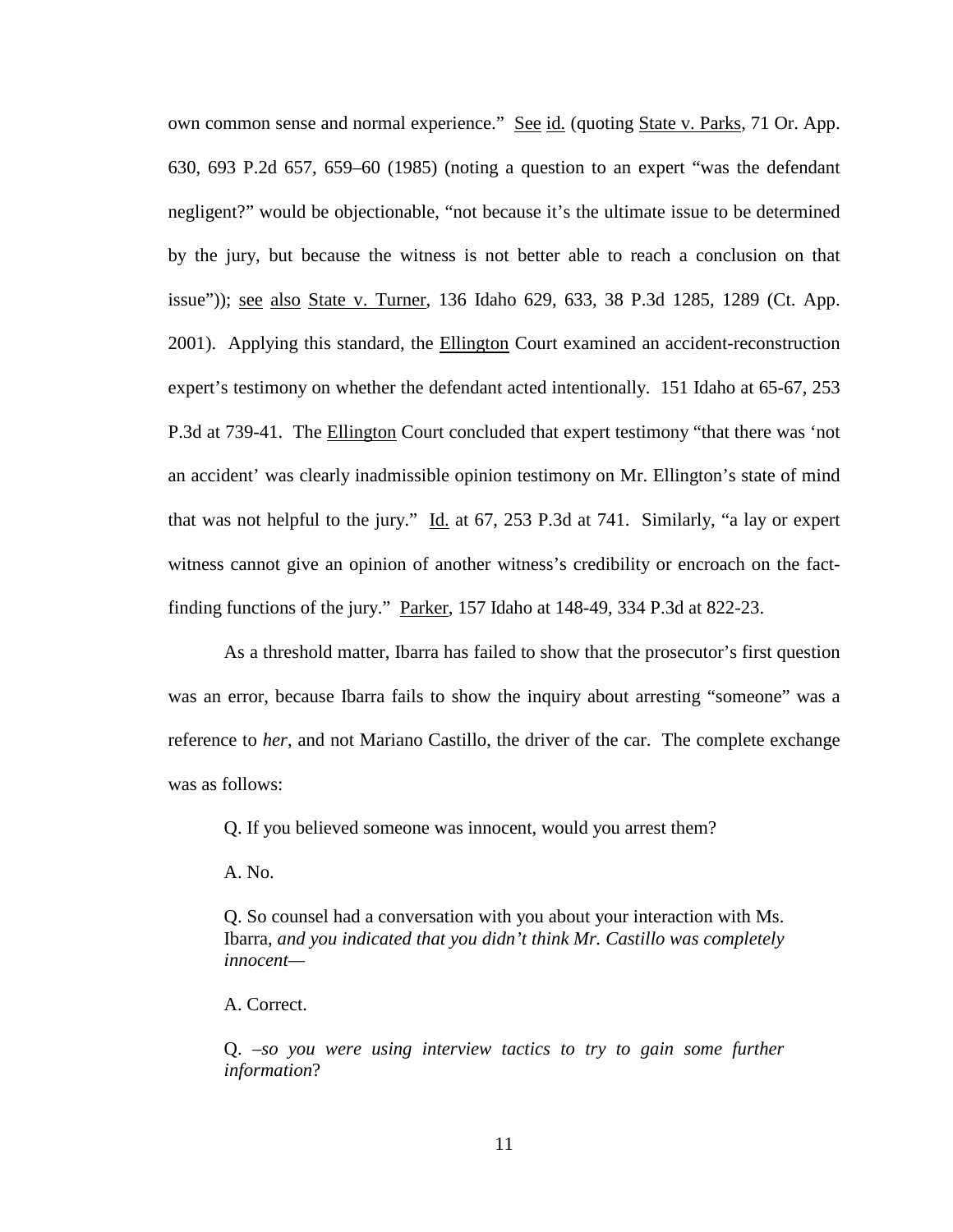A. Yes.

(Tr. vol. II, p. 214, Ls. 14-23.) Placed in context, the "someone" in the prosecutor's hypothetical was not Ibarra, but was Mariano, and the question sought to clarify the officer's intent to elicit information about Mariano—an issue the defense had mentioned in cross-examination. (See Tr. vol. II, p. 212, Ls. 2-5.)

Moreover, Ibarra has failed to show that questions about *another* individual's guilt or innocence would be prohibited by the rules of evidence. Admittedly, per Parker, a lay witness may not opine about another witness's credibility or "encroach on the fact-finding functions of the jury." Parker, 157 Idaho at 148-49, 334 P.3d at 822-23. It was therefore nonreversible error, in that case, "to comment on Parker's truthfulness or guilt." Id.

But Parker does not indicate this prohibition also applies to comments on *other* persons' guilt. See id. And Mariano was not on trial here, Ibarra was. Mariano's guilt or innocence was not a province reserved for the jury, nor was this statement an opinion about Mariano's truthfulness. The officer simply explained his interview tactics, which were driven by a belief about Mariano's guilt, and which the prosecutor brought up in response to a point addressed on cross-examination. Ibarra fails to show this was an error.

As for the prosecutor's second question, regarding the officer's beliefs about Ibarra's knowledge of the gun, defense counsel directly opened the door to this line of questioning. Here, defense counsel's strategy was to create doubt about the officer's beliefs, based on the officer's statements that Ibarra was trying to "take the heat for" Mariano (see State's Ex. 20):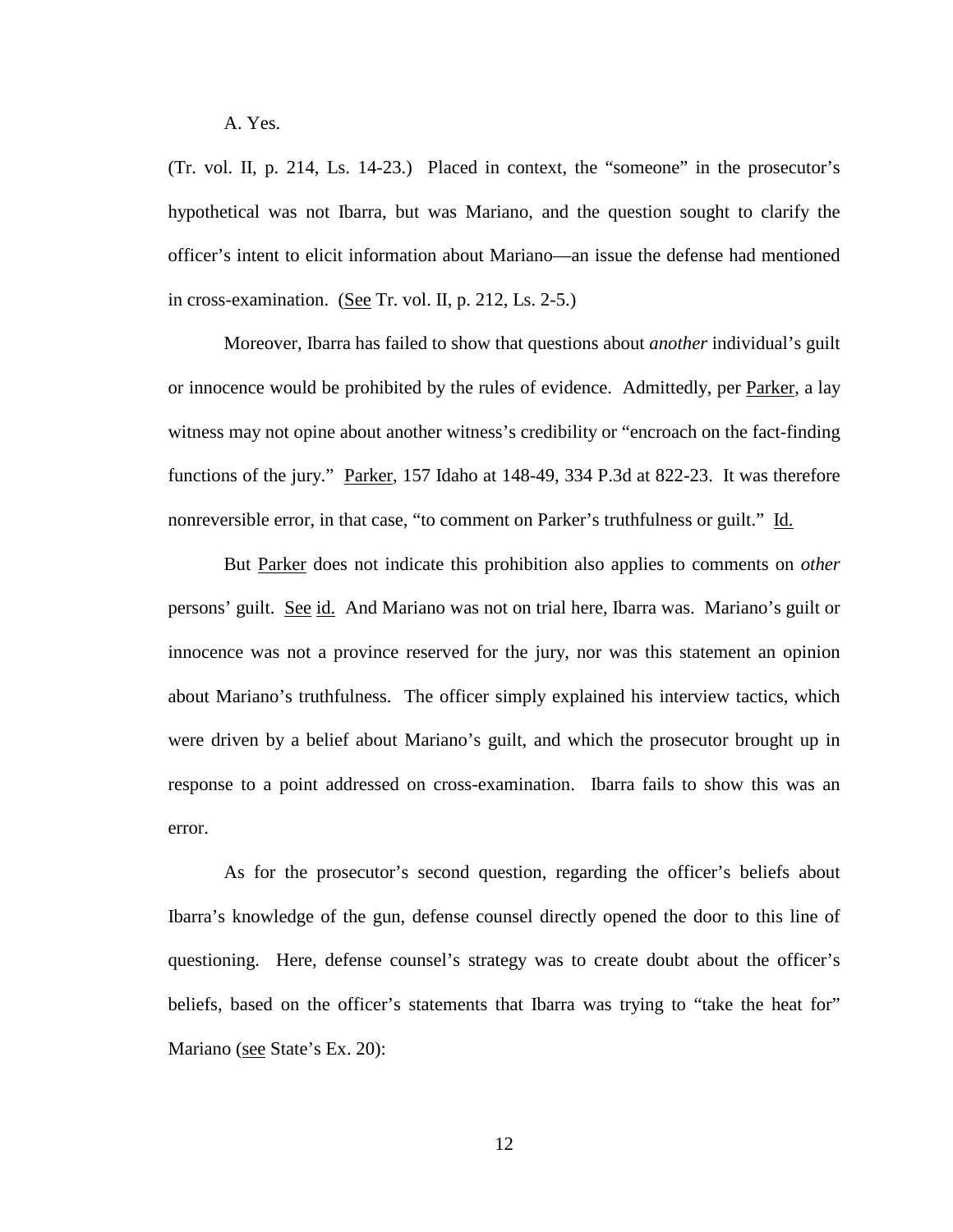Q. So *I don't get it. I mean, she is admitting to the gun. Why are you so adamant about "taking the beef for him" and, you know, "absolutely not"?*

I think another one was, "Good luck. I hope you wise up and decide not to take the heat for him."

What do you care if she's doing that?

A. [from Officer Duke] Like I said, I do not believe Mariano was totally innocent.

And the fact that he got away with all of the drugs that were located, and that's my point.

Q. Okay. *So your point isn't that you are skeptical about whether she actually knew the gun was there or not. You are just saying she is taking all of the heat for him?* 

A. Yeah.

Q. *Okay. Why didn't you say that?* Why didn't you just say, "Look, Jessica. I know you knew the gun was there, but why aren't you saying? Why aren't you being honest and telling us that Mariano also knew the gun was there"?

*Why didn't you just say that? I mean, that's pretty easy; right?* 

*Yes or no?*

A. Yeah, I could have. Yeah. Absolutely.

Q. I mean, your goal here, according to your testimony, is to get her to admit he knew the gun was there as well; right?

A. Yeah.

Q. *So why are you taking the stand of, "I don't believe you"?*

Well of course I guess that's not what you are saying. You are just trying to say, "Don't take the heat for him."

But you are not actually asking her, "Look, come clean with us, tell us the truth. Tell us that it's Mariano's gun."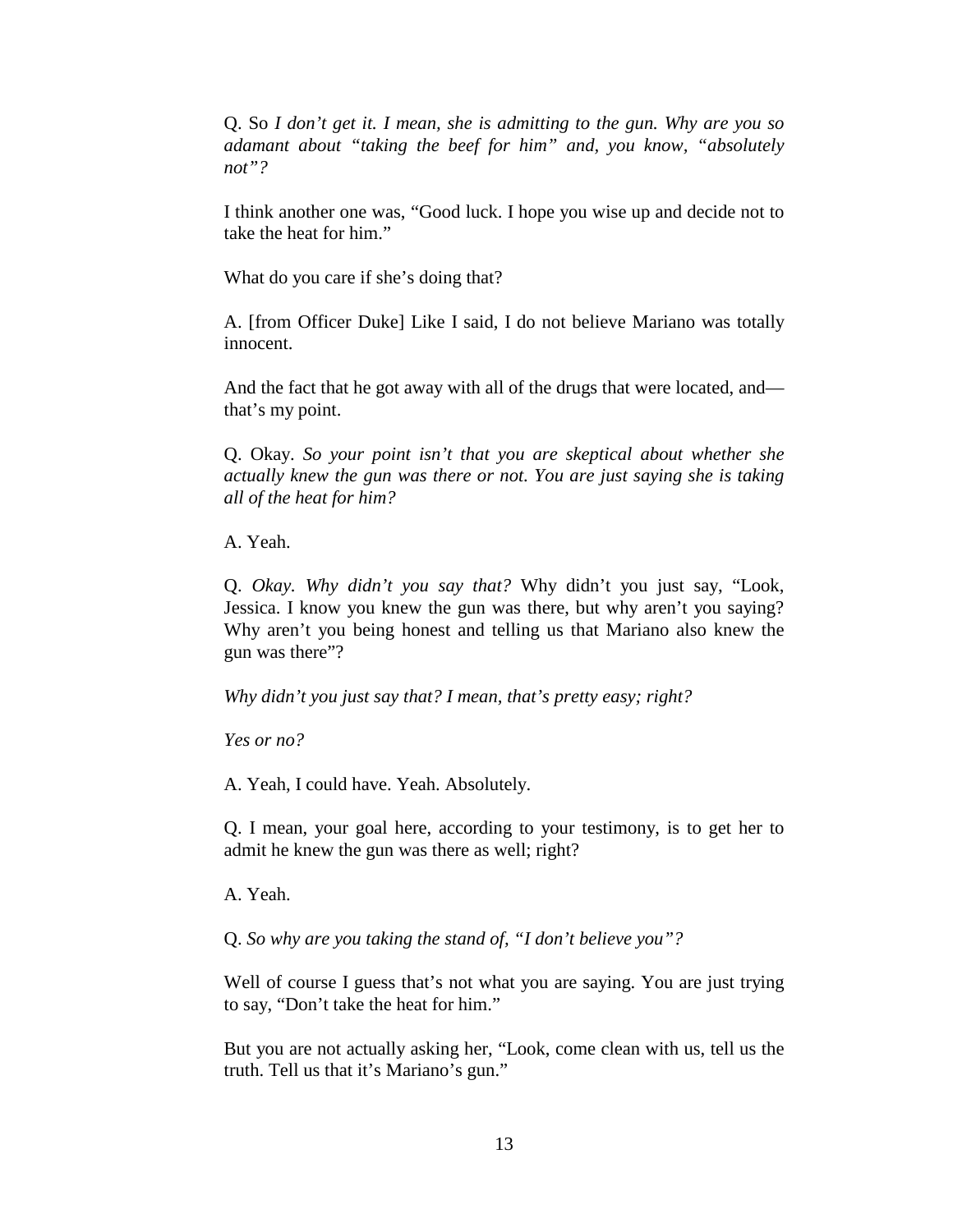(Tr., vol. II, p. 211, L. 2 – p. 212, L. 13.)

Defense counsel's *sotto voce* theme here is unmistakable: why did the officer accuse Ibarra of "taking the beef" for Mariano if the officer believed her admissions about possessing the gun? And if the officer *did* believe her admissions, why did he not "just say that"? By asking these questions, repeatedly, defense counsel clearly intended to show that the officer did not believe Ibarra's admissions.

And if there was any doubt this was the intended implication, defense counsel

himself affirmed this is what he meant, by *explicitly* making this argument in closing:

And then [Officer Duke] says, "Good luck." This is towards the end of the interview. I hope you wise up and decide not to take the heat for him. Once again, that's kind of a farewell, parting shot, so to speak. She goes, "I ain't taking the heat for no one." And then her voice kind of trails off. I'm not sure what she says. You can listen to it. And then he goes, "Really?" Once again. Our skeptic here.

Okay. *Why is Officer Duke reacting to Jessica that way?* You would think he would be pretty happy. I've got someone who's confessed to a crime. My job is easy now, right? She's confessed. Easy. *And this subject was broached, I think, by—I think somewhere along in this trial. And let me ask you this. Did you get a good explanation of these comments? So he at the time, I guess he supposedly believed that she possessed the gun and he possessed the gun at the same time. Is that—was that what's going on here or what is the answer to that question?* Okay? Or was this some kind of elaborate interrogation technique? You know, I kind of harass, or I act like I don't believe, or I say something one way and it's going to somehow get everybody else to confess to it another way? I'm not really sure.

That's the point. Are you sure? Are you sure why he said that? *Or maybe the real answer is he said what he said because he really didn't believe Jessica possessed the gun. He had his doubts. He knew what was going on that evening. He knew that the girlfriend was taking the fall for the boyfriend.* 

(Tr. vol. III, p. 129, L.  $7 - p$ . 130, L. 15 (emphasis added).) Defense counsel could not

have stated it more plainly; per defense counsel, the officer "really didn't believe Jessica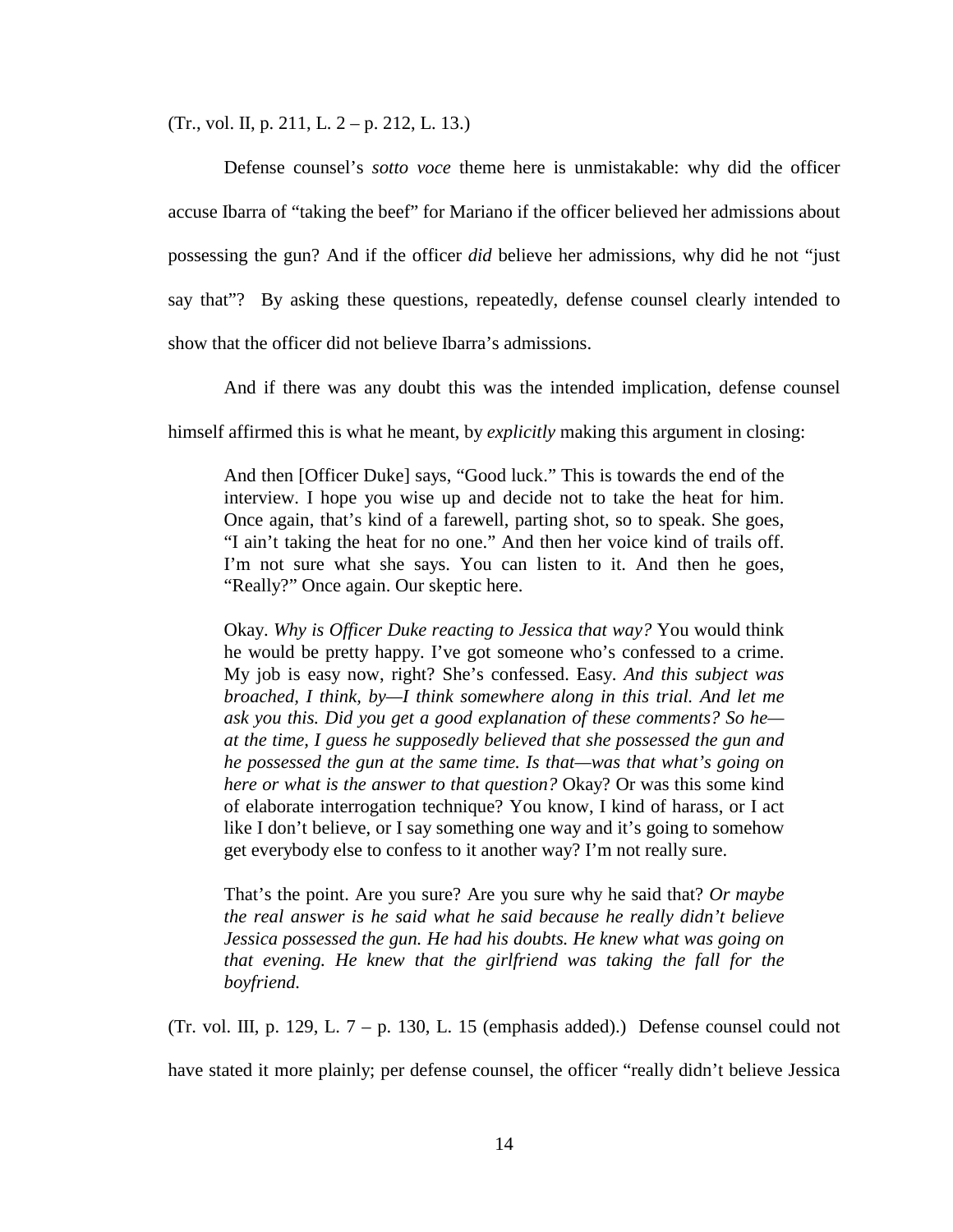possessed the gun," and counsel's questions on cross-examination were no doubt intended to support this theory by calling the officer's beliefs and motivations into question.

Defense counsel's questions on cross-examination opened the door for the prosecutor to counter this line of attack and clarify what the officer *actually* believed. See e.g., State v. Lankford, 162 Idaho 477, 399 P.3d 804, 825 (2017) (quoting United States v. Dorsey, 677 F.3d 944, 954 (9th Cir. 2012) ("Having opened the door to the subject of the veracity of the State's witnesses, the defense 'should not be surprised to see the prosecutor enter.'")). While questions regarding an officer's beliefs about the defendant's guilt would usually be improper, in this case, under these facts, they were not. Because defense counsel raised the issue of the officer's beliefs about Ibarra's culpability, the prosecutor properly clarified what the officer believed. Placed in the context of this case, the prosecutor's questions were not error.

### 2. Even If Error, Ibarra Fails To Show That Questions To The Officer On Redirect Would Be A Violation Of An Unwaived Constitutional Right

Even if the questions posed on redirect were error, Ibarra fails to show fundamental error. First, to meet Perry's first prong, Ibarra must show a violation of a constitutional right. Perry, 150 Idaho at 228, 245 P.3d at 980. And in Parker, the Idaho Supreme Court has made clear that eliciting inadmissible testimony of an "opinion of Parker's truthfulness or guilt" is simply an evidentiary error—and not a *constitutional* violation—and therefore "does not satisfy the threshold analysis under the fundamental error standard." State v. Parker, 157 Idaho 132, 148-49, 334 P.3d 806, 822-23 (2014).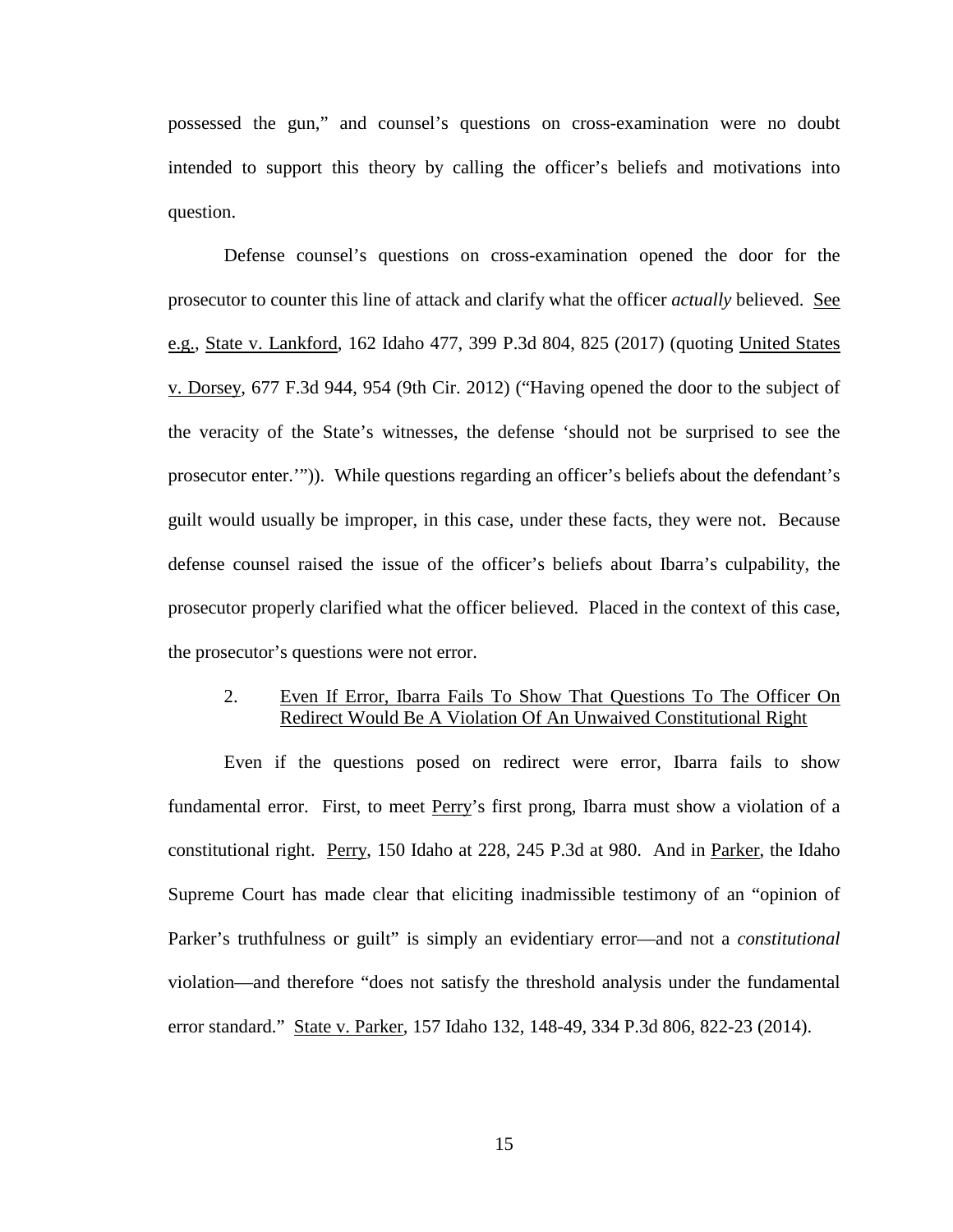The Parker court reviewed the state's direct examination of a detective who testified about "the physical and verbal cues that he observes during interviews" of suspects. Id. at 148, 334 P.3d at 822. The detective "testified that it was a cue to him that Parker did not deny the allegations of inappropriate contact" with the victim," "[b]ecause in [the detective's] training and experience, someone that—most people, when they are accused of something they didn't do, will deny it." Id. When asked about why he deployed certain themes in interviews, the detective testified, "I take it that [defendant] is lying about the incident that the victim has alleged," and thus the officer's goal was "to minimize it so that later [the defendant] will come out with the truth." Id.

The Parker Court found no fundamental error, because Parker did not demonstrate an unwaived *constitutional* right was plainly violated:

"[I]n Idaho a trial error that does not violate one or more of the defendant's constitutionally protected rights is not subject to reversal under the fundamental error doctrine." [*Perry,* 150 Idaho] at 226, 245 P.3d at 978. In other words, the fundamental error doctrine is not triggered by a violation of a rule or statute. *Id. A defendant's constitutional right to a fair trial is not categorically violated by an evidentiary error. This Court has repeatedly recognized that a lay or expert witness cannot give an opinion of another witness's credibility or encroach on the fact-finding functions of the jury, but that rule is based on the Idaho Rules of Evidence, not a constitutional provision.*

Id. at 148-49, 334 P.3d at 822-23 (emphasis added). "Thus," the court concluded, "even assuming that the prosecutor engaged in misconduct by eliciting inadmissible opinion testimony, Parker has failed to show a clear violation of a constitutional right," and "failed to satisfy the threshold analysis under the fundamental error standard." Id. at 149, 334 P.3d at 823.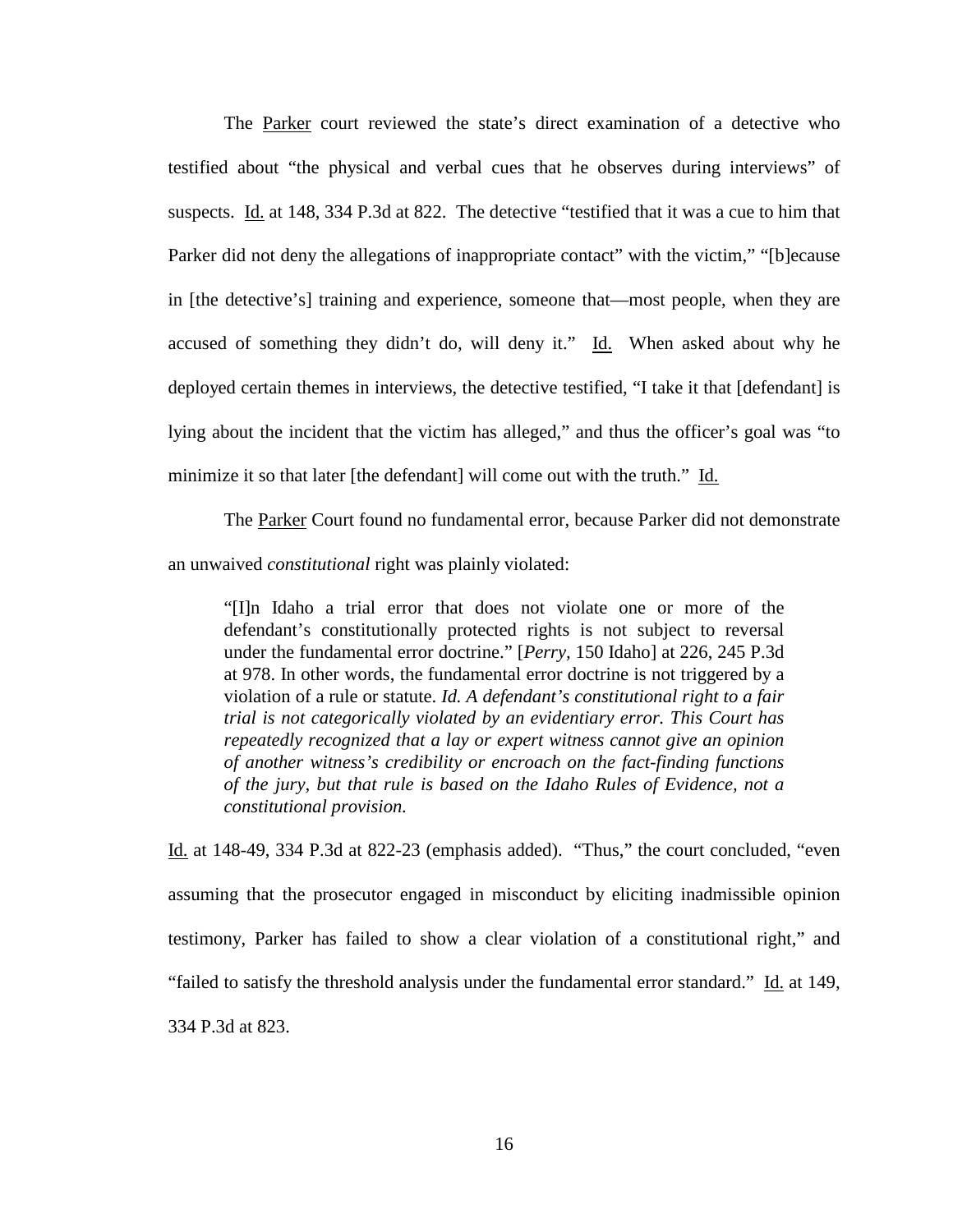That same standard applies here. Ibarra's claim, at root, is based on the rules of evidence and alleges an evidentiary error. She claims the officer's opinion testimony did "not speak to a matter that is beyond the common sense, experience, and education of the average juror, and so, such opinions do not 'assist' the jury in fulfilling its duties." (Appellant's brief, p. 5.) This is simply a paraphrase of I.R.E. 702. Moreover, the cases Ibarra cites in support of her claim—Hester and Ellington—were specifically examining the propriety of eliciting opinions per I.R.E. 702 and 704. See State v. Hester, 114 Idaho 688, 692-96, 760 P.2d 27, 31-35 (1988); Ellington, 151 Idaho at 66-67, 253 P.3d at 740- 41. Thus, while packaged on appeal as a due process violation, at root this is an evidentiary claim, based on the rules of evidence. And the Parker Court has already found that while "a lay or expert witness cannot give an opinion of another witness's credibility or encroach on the fact-finding functions of the jury, … that rule is based on the Idaho Rules of Evidence, not a constitutional provision." 157 Idaho at 148–49, 334 P.3d at 822–23.

Ibarra, like Parker, presents a claim of evidentiary error. Per Perry's first prong, she therefore cannot show a clear violation of a constitutional right, and cannot meet the threshold of showing fundamental error.

## 3. Even If The Questions To The Officer Would Be A Violation Of An Unwaived Constitutional Right, Ibarra Fails To Show Such An Error Is Clear And Obvious From The Record

Alternatively, even assuming Ibarra can show a violation of an unwaived constitutional right, she fails to meet Perry's second prong, because she fails to show a violation that is clear and obvious from the record. See Perry, 150 Idaho at 228, 245 P.3d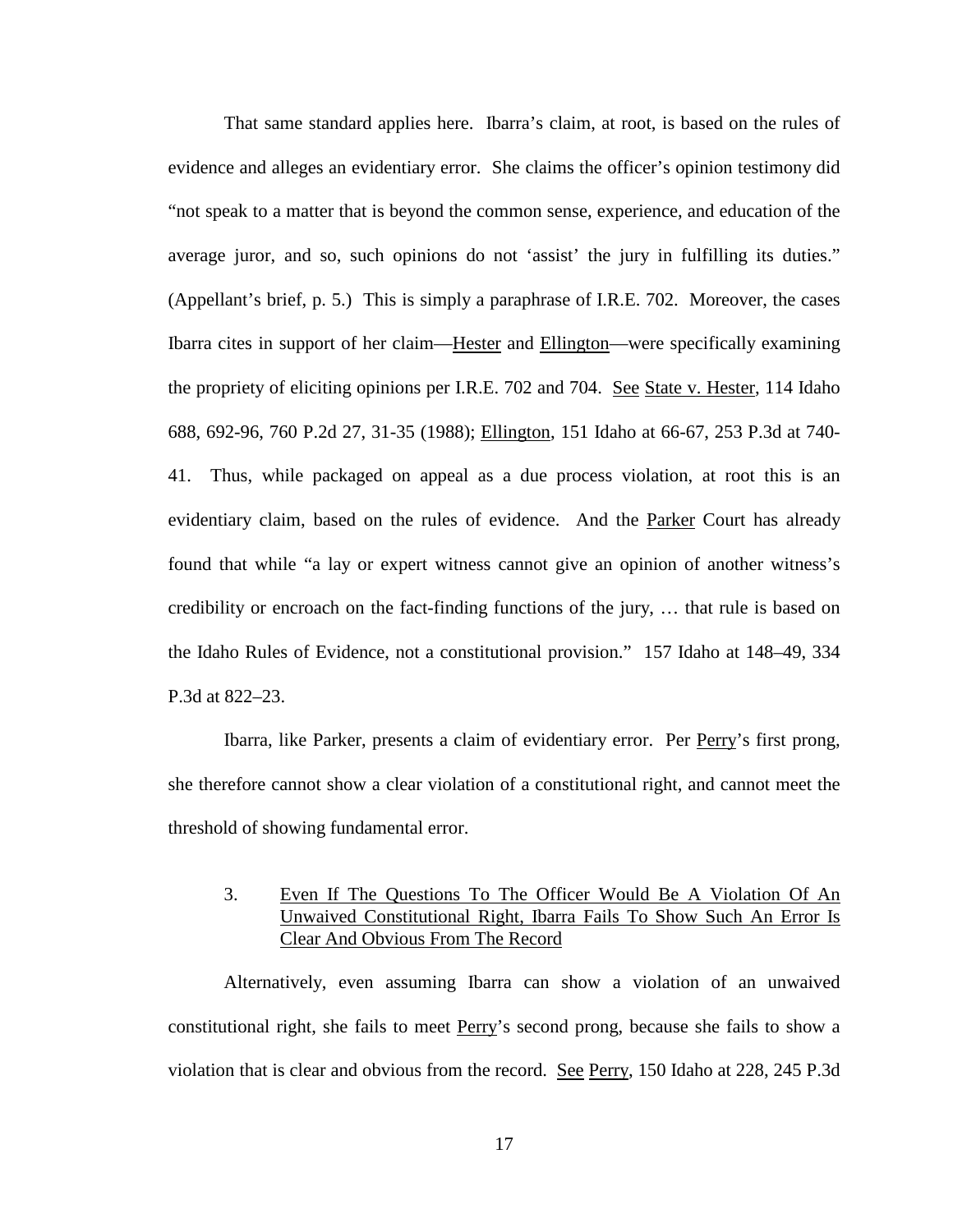at 980. An appellant alleging fundamental error has the burden under Perry's second prong to show that the error was "clear or obvious, without the need for any additional information not contained in the appellate record, including information as to whether the failure to object was a tactical decision." Perry, 150 Idaho at 226, 245 P.3d at 978.

Here, Ibarra fails to meet that burden. Her attorney's choice to object to the first question—but not the second and third questions—may have been tactical. By objecting to some, but not all of the questions at issue, an attorney demonstrates at the very least that he or she "likely was not ignorant of the law or unaware of the evidence the prosecutor attempted to introduce." Parker, 157 Idaho at 145, 334 P.3d at 819. That was precisely the case in Parker, where trial counsel raised hearsay objections and received rulings on some elicited statements, but later opted not to object or move for a mistrial for similar statements. Id. at 142-46, 334 P.3d at 815-20. The Parker Court inferred from the earlier objections that counsel "likely was not ignorant of the law"; as a result, Parker could not show the later failures to object were not purposeful, tactical choices. Id. at 145-46, 334 P.3d 819-20. Likewise, because Ibarra objected to one of the statements, but not the other two, she cannot show the failures to object were not tactical.

Ibarra concludes that 1) "the transcript is eminently clear as to what questions the prosecutor asked of Officer Duke"; 2) those questions were also "clearly" improper; and 3) "[t]herefore, the error is clear from the record." (Appellant's brief, p. 9.) However, this syllogism fails to address whether the failures to object were tactical choices. Because the failures to object may well have been tactical, and because it is not clear from the record whether they were, Ibarra fails to meet Perry's second prong and fails to show fundamental error.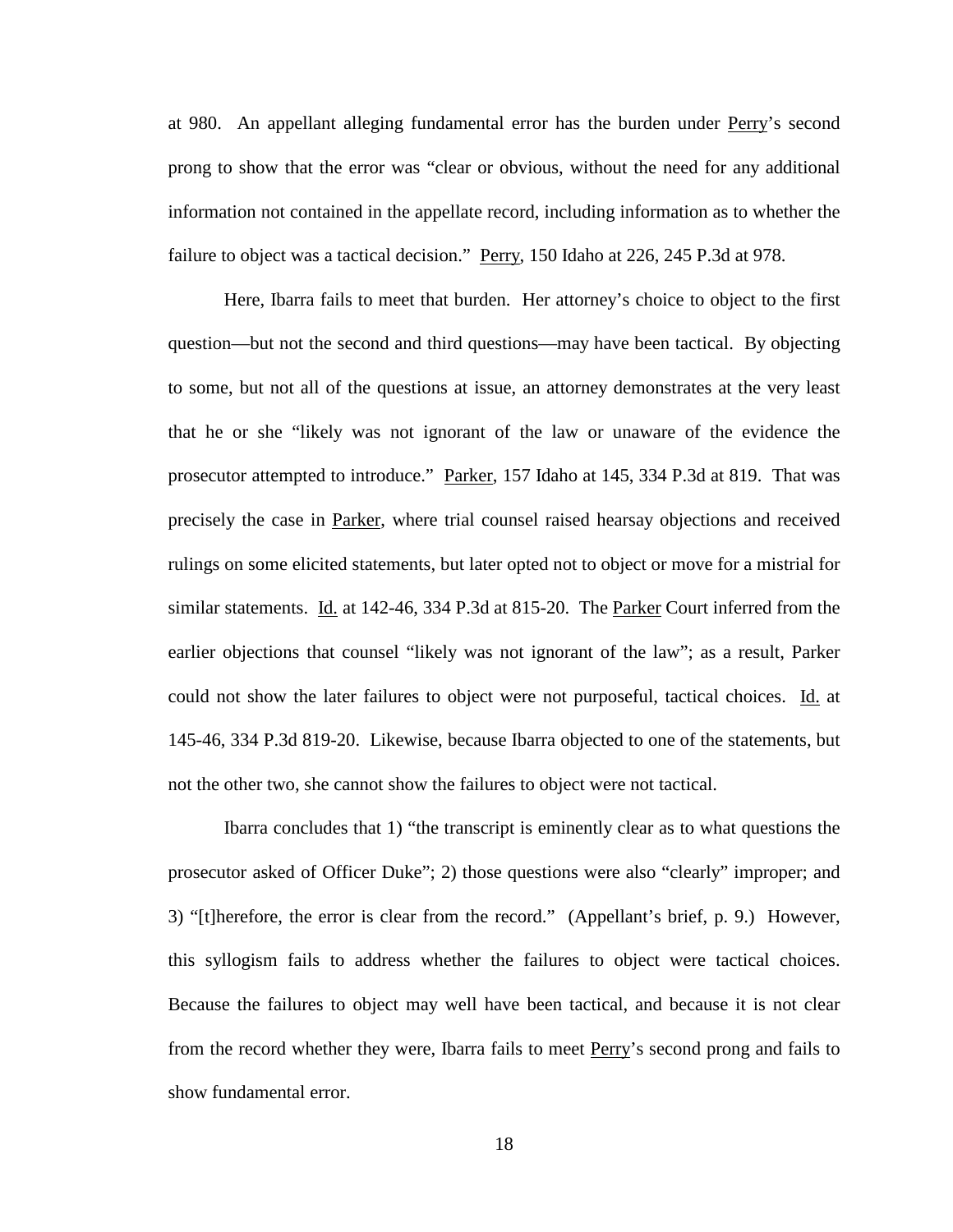## 4. Even If Ibarra Has Shown A Clear And Obvious Violation Of An Unwaived Constitutional Right, Any Error Was Harmless

Per Perry's final prong, even assuming clear and obvious error that violated a constitutional right, the defendant has the burden of showing "a reasonable possibility that the error affected the outcome of the trial." State v. Abdullah, 158 Idaho 386, 444, 348 P.3d 1, 59 (2015) (quoting Perry, 150 Idaho at 226, 245 P.3d at 978).

Ibarra has failed to show fundamental error, because, even assuming a clear and obvious violation of a constitutional right, the error would have been harmless. This was a strong case, and there was ample evidence—including the defendant's own taped, unobjected-to admissions that the items in the car were hers—supporting the jury verdict. (Tr. vol. II, p. 166, L. 2 – p. 167, L. 13; p. 182, L. 6 – p. 183, L. 6; State's Ex. 12, State's Ex. 19.)

Moreover, there was no reasonable possibility that hearing the arresting officer's opinion about Ibarra's culpability had any effect on this trial. The authorities Ibarra cites, while reversals, examine different legal questions and weaker evidentiary cases. See United States v. Vera, 770 F.3d 1232, 1243 (9th Cir. 2014) (finding plain error where the jury was not instructed on an officer's dual role as lay- and expert-witness; where the state failed to establish a foundation under federal evidentiary rules; where the state admitted plainly erroneous drug quantity testimony; and where the jury verdict depended on that quantity testimony); United States v. Freeman, 730 F.3d 590, 596-600 (6th Cir. 2013) (where the government conceded that the FBI agent "lacked the first-hand knowledge required to lay a sufficient foundation for his testimony under [federal] Rule  $701(a)$ ," and where the court concluded the agent's testimony could not have been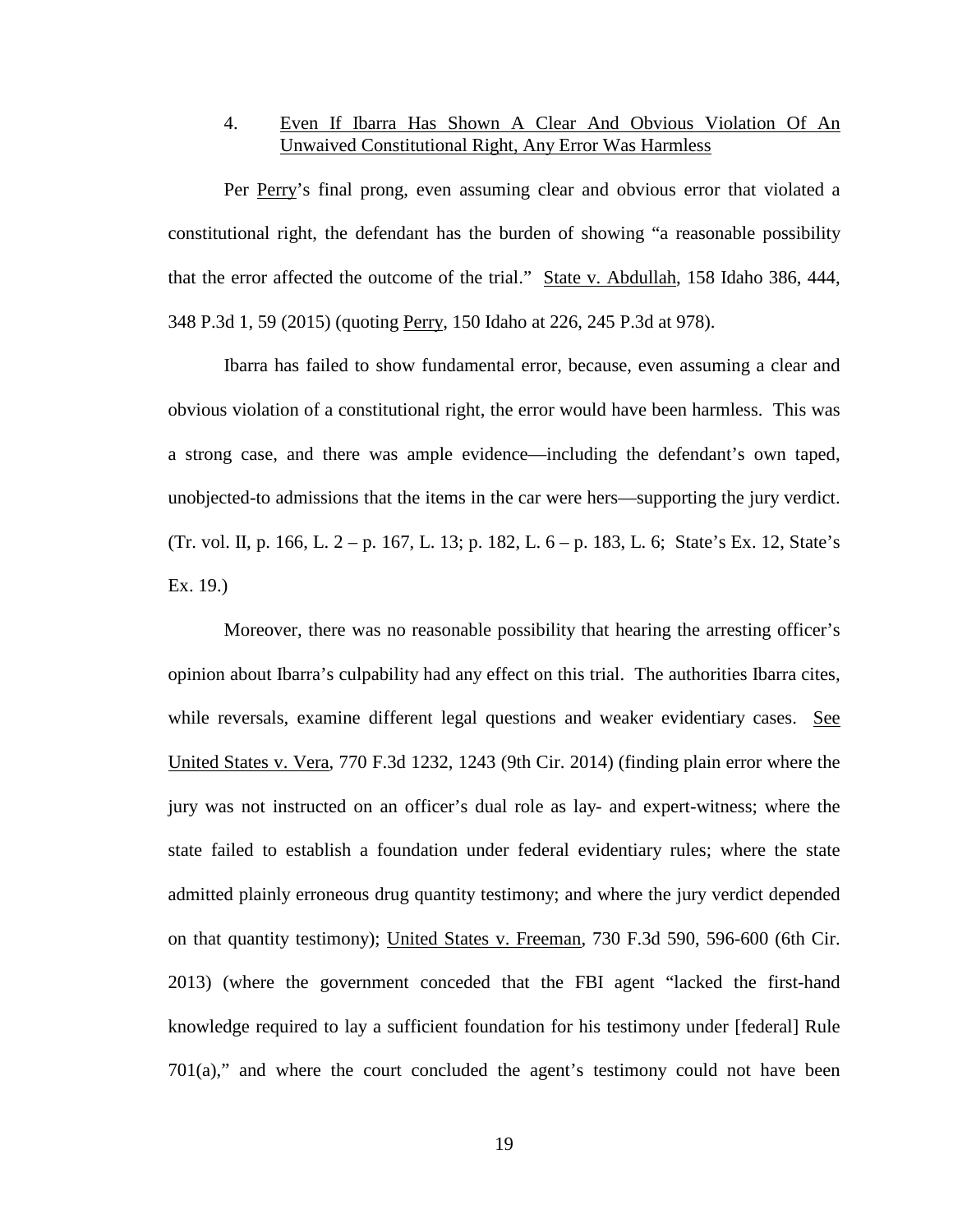admitted as expert testimony, despite the agent's references "to his expertise and credentials, giving him an aura of authority on the stand"); United States v. Hampton, 718 F.3d 978, 984 (D.C. Cir. 2013) (where "the government's evidence consisted largely of wiretap interceptions" and recordings interpreted by the officer in question, and where the only other major source of evidence was a witness whom the "jury had reasons to doubt," and "discount her testimony"); United States v. Grinage, 390 F.3d 746, 751-52 (2nd Cir. 2004) (where the other evidence against the defendant was "thin" and "weak," such that the jury was initially hung, and only arrived at a verdict after receiving an Allen<sup>[3](#page-25-0)</sup> charge); State v. Johnson, 119 Idaho 852, 859, 810 P.2d 1138, 1145 (Ct. App. 1991) (where the court erred in admitting a vouching opinion and "[t]he credibility of the state's witnesses was a primary issue in the case").

Here, the state presented ample evidence to prove its case. Ibarra fails to show a reasonable possibility that hearing the officer's opinion about her culpability had any effect on the verdict, and therefore, she fails to show the error was not harmless.

#### A. Introduction

 $\overline{a}$ 

Ibarra claims her convictions should be vacated because the state's lab expert testified that the pipe contained "an illegal controlled substance." (Appellant's brief, pp. 10-12.) Ibarra claims that "[t]hat generic reference … presents evidence of other

II. Because References To The Pipe Containing "An Illegal Controlled Substance" Prove An Element Of The Paraphernalia Charge, Ibarra Fails To Show Written Notice Was Required To Introduce This Evidence; Alternatively, If Notice Was Required, Any Error Was Harmless

<span id="page-25-0"></span><sup>3</sup> Allen v. United States, 164 U.S. 492 (1896).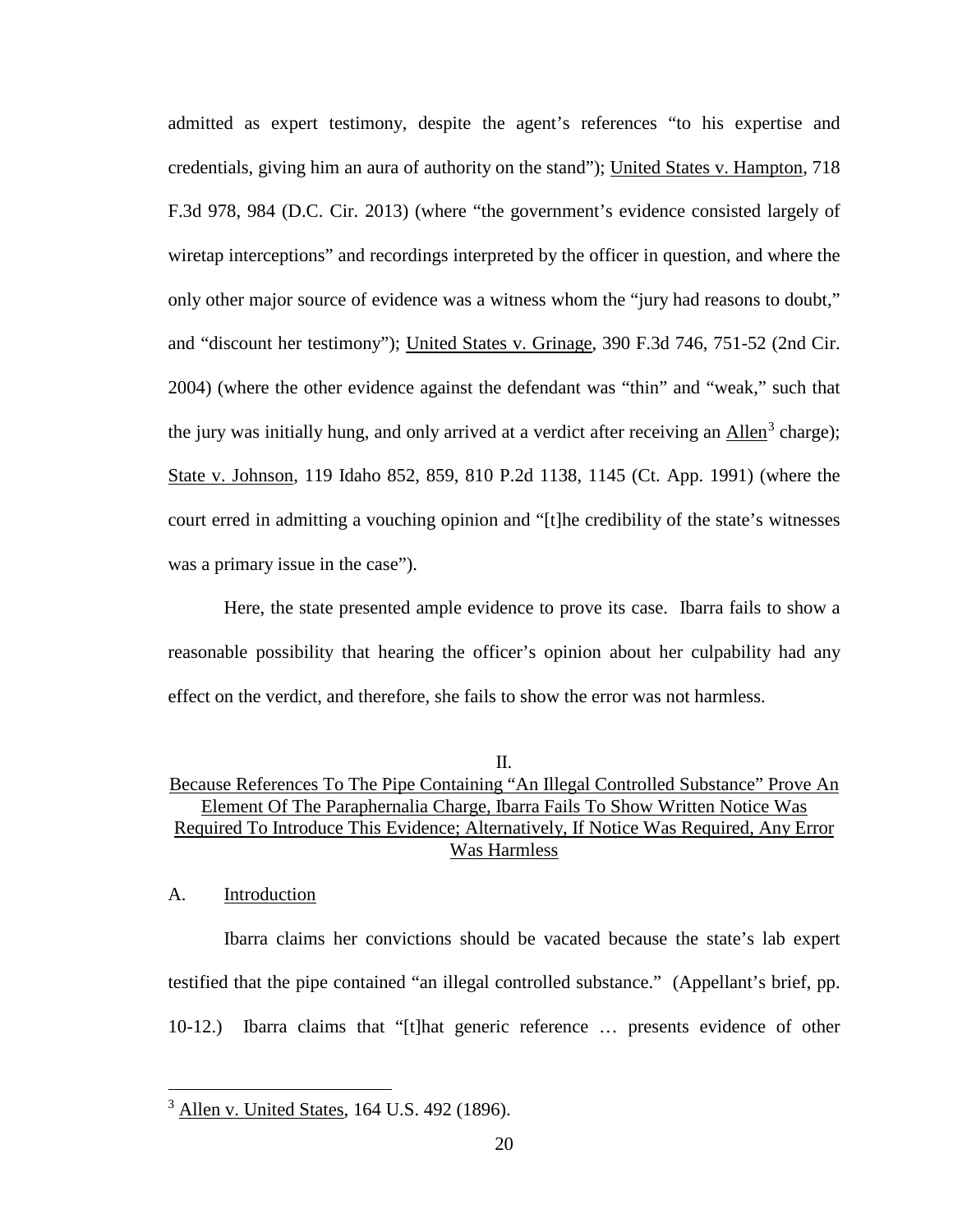uncharged conduct, namely, possession of a controlled substance." (Appellant's brief, p. 12.) Therefore, she argues, per I.R.E. 404(b), "that generic reference is … inadmissible because the prosecutor did not provide the required written notice of her intent to present testimony about that other, uncharged act." (Appellant's brief, p. 12.)

This argument fails, because evidence showing the pipe contained an illegal controlled substance is evidence of the paraphernalia violation; not evidence of "other" uncharged conduct prohibited by I.R.E. 404(b). Alternatively, even if the evidence falls under I.R.E. 404(b), the failure to provide written notice was harmless.

#### B. Standard Of Review

Courts employ a two-tiered analysis to determine the admissibility of evidence of other crimes or misconduct. State v. Williams, 134 Idaho 590, 592, 6 P.3d 840, 842 (Ct. App. 2000). "First, the trial court must determine whether the evidence is relevant and, if so, the court must then determine whether the probative value of the evidence is substantially outweighed by the danger of unfair prejudice." Id. (citing State v. Cochran, 129 Idaho 944, 948, 935 P.2d 207, 211 (Ct. App. 1997); State v. Roach, 109 Idaho 973, 974, 712 P.2d 674, 675 (Ct. App. 1985)). On appeal, this Court "exercise[s] free review of the trial court's determination of relevancy," but reviews for abuse of discretion "when considering the trial court's balancing of the probative value of the evidence against the danger of unfair prejudice." Williams, 134 Idaho at 592, 6 P.3d at 842.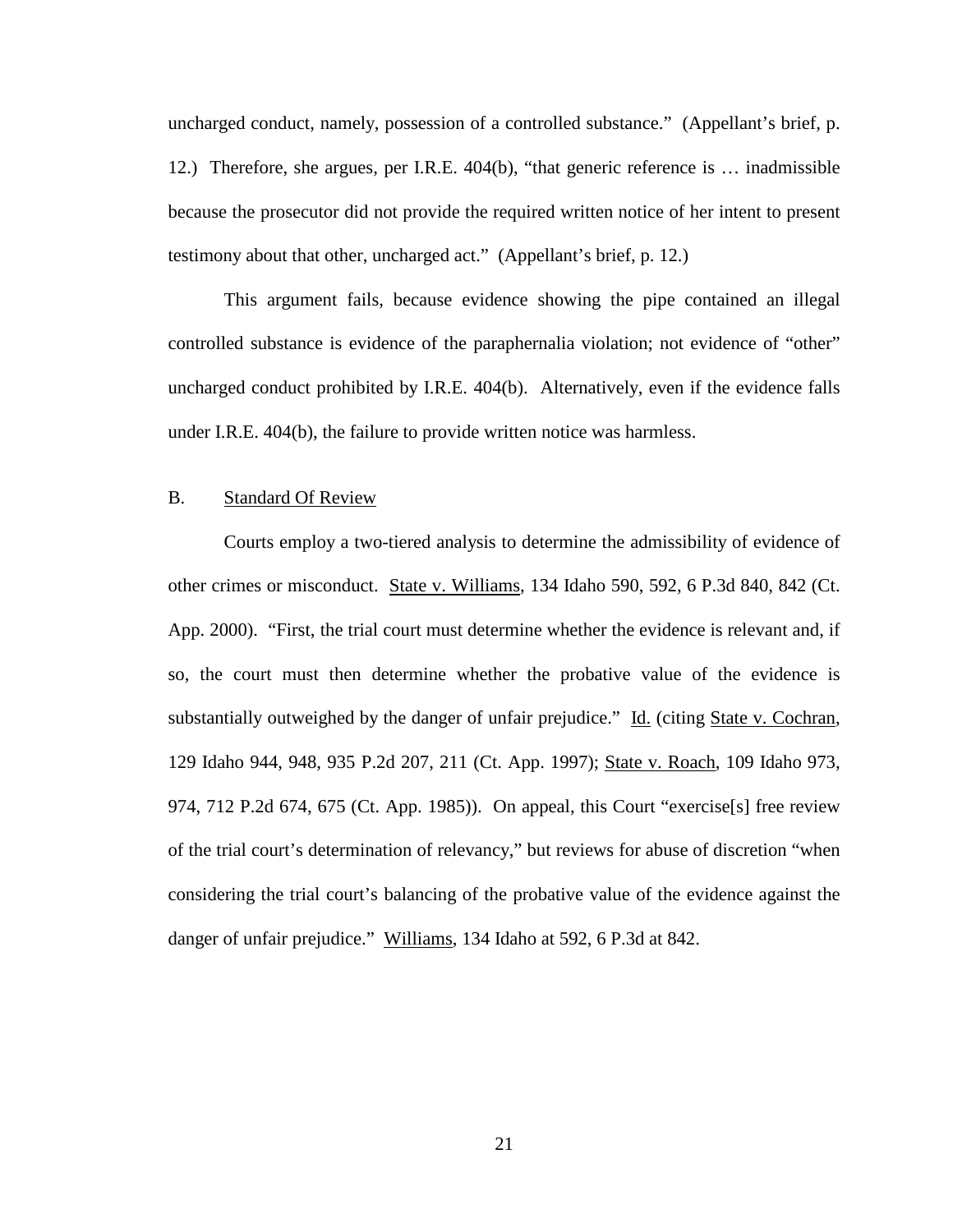## C. Generic References To "An Illegal Controlled Substance" Do Not Refer To A Prior Bad Act To Be Analyzed Under I.R.E. 404(b), But Rather, Are Proof Of An Element Of The Paraphernalia Charge

Pursuant to I.R.E. 404(b), "[e]vidence of other crimes, wrongs, or acts is not admissible to prove the character of a person in order to show that the person acted in conformity therewith." However, such evidence may "be admissible for other purposes, such as proof of motive, opportunity, intent, preparation, plan, knowledge, identity, or absence of mistake or accident, provided that the prosecution in a criminal case shall file and serve notice reasonably in advance of trial, or during trial if the court excuses pretrial notice on good cause shown, of the general nature of any such evidence it intends to introduce at trial." I.R.E. 404(b).

The Idaho Code provides "[i]t is unlawful for any person to use, or to possess with intent to use, drug paraphernalia to plant, propagate, cultivate, grow, harvest, manufacture, compound, convert, produce, process, prepare, test, analyze, pack, repack, store, contain, conceal, inject, ingest, inhale, or otherwise introduce into the human body a controlled substance." I.C. § 37-2734A.

Here, in ruling on Ibarra's pretrial I.R.E. 404(b) objection to the state lab expert testifying about the meth pipe, the district court disallowed any specific reference to methamphetamine, but allowed the expert to testify the pipe contained "an illegal controlled substance." (Tr. vol. II, p. 22, L.  $20 - p$ , 23, L. 5.) When asked by the prosecutor whether a test of the pipe showed "positive for an illegal controlled substance," the expert accordingly testified that "[i]t did." (Tr. vol. III, p. 60, Ls. 16-24.)

It is accordingly a threshold question on appeal whether the generic reference to "an illegal controlled substance" was evidence of "other crimes, wrongs, or acts," such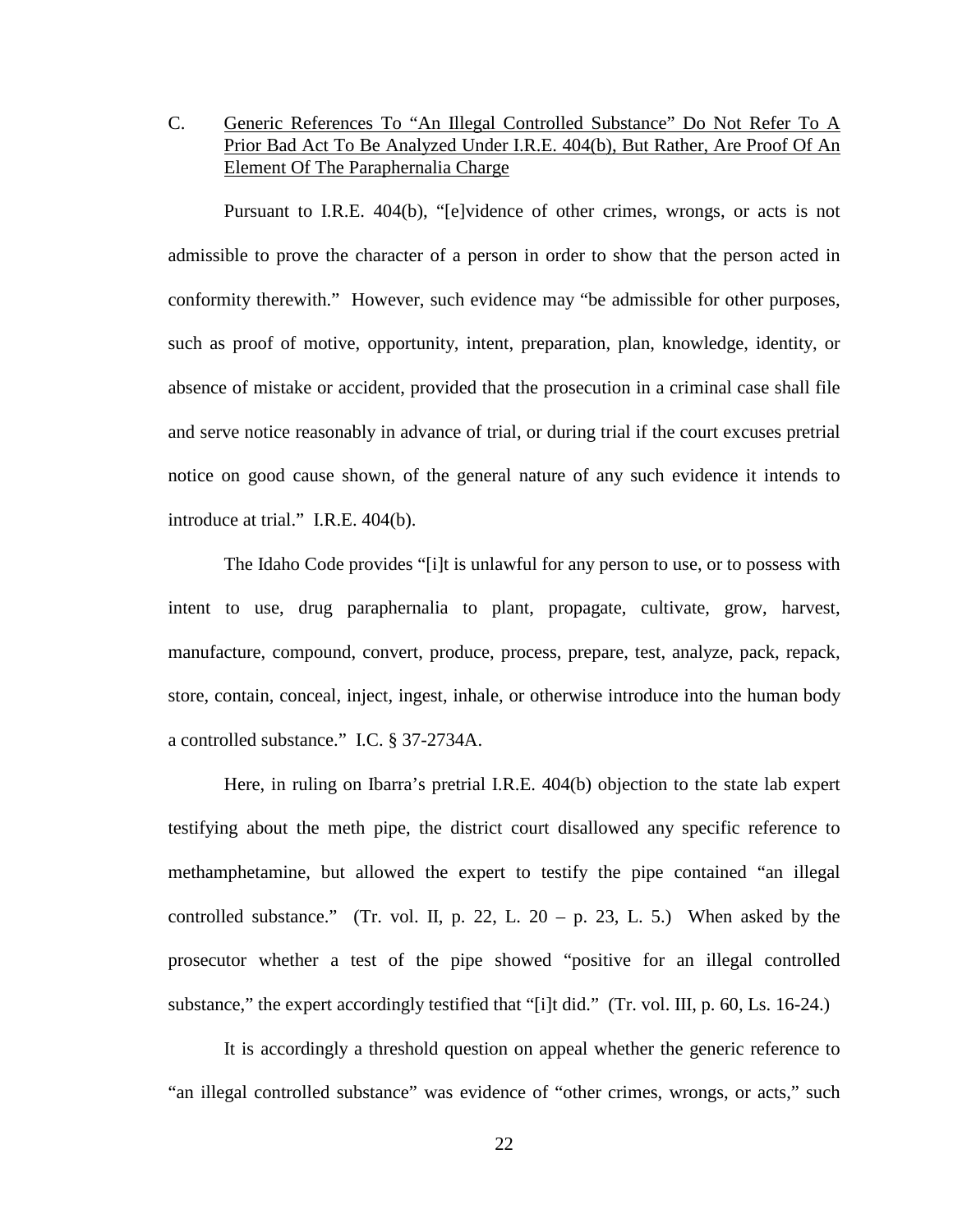that I.R.E. 404(b), and its written notice requirements, applied. See State v. Sheldon, 145 Idaho 225, 228, 178 P.3d 28, 31 (2008) (asking first, as a threshold matter, whether "the nearly \$7,000 found in [defendant's] vehicle" even qualified as "other acts" evidence, such that a 404(b) analysis was required).

It is unclear from the record whether the district court determined that a generic reference to "an illegal controlled substance" would be evidence of "other crimes, wrongs, or acts." (See Tr. vol. II, p. 22, L. 20 – p. 23, L. 5.) However, the state argued that the revelation of the test result would be proof of an element of the paraphernalia charge:

Your Honor, *the State does have to show beyond a reasonable doubt that she did possess or did use paraphernalia with intent to use a controlled substance. Methamphetamine is a controlled substance.*

(Tr. vol. II, p. 21, Ls. 7-10 (emphasis added).)

This was correct. In the context of this case, evidence that the pipe contained a controlled substance is not "uncharged conduct"—it is an element of the *charged crime* of possession of paraphernalia, which prohibits possession "with intent to use, *drug paraphernalia to … store*, contain, conceal, inject, ingest, inhale, or otherwise introduce into the human body *a controlled substance*." I.C. § 37-2734A (emphasis added); see also State v. Newman, 108 Idaho 5, 14, 696 P.2d 856, 865 (1985) (interpreting I.C. § 37- 2734B and holding "[t]he crucial decision under the Act, though, and what makes an item 'drug paraphernalia' for purposes of the Act, *is whether the defendant intended that it be used with illegal drugs.* We think it rare, indeed, that a defendant will ever be able to rebut the assertion that the item in question is, in fact, capable of being used as drug paraphernalia. But the defendant need not do so. *Rather, with respect to I.C. § 37–*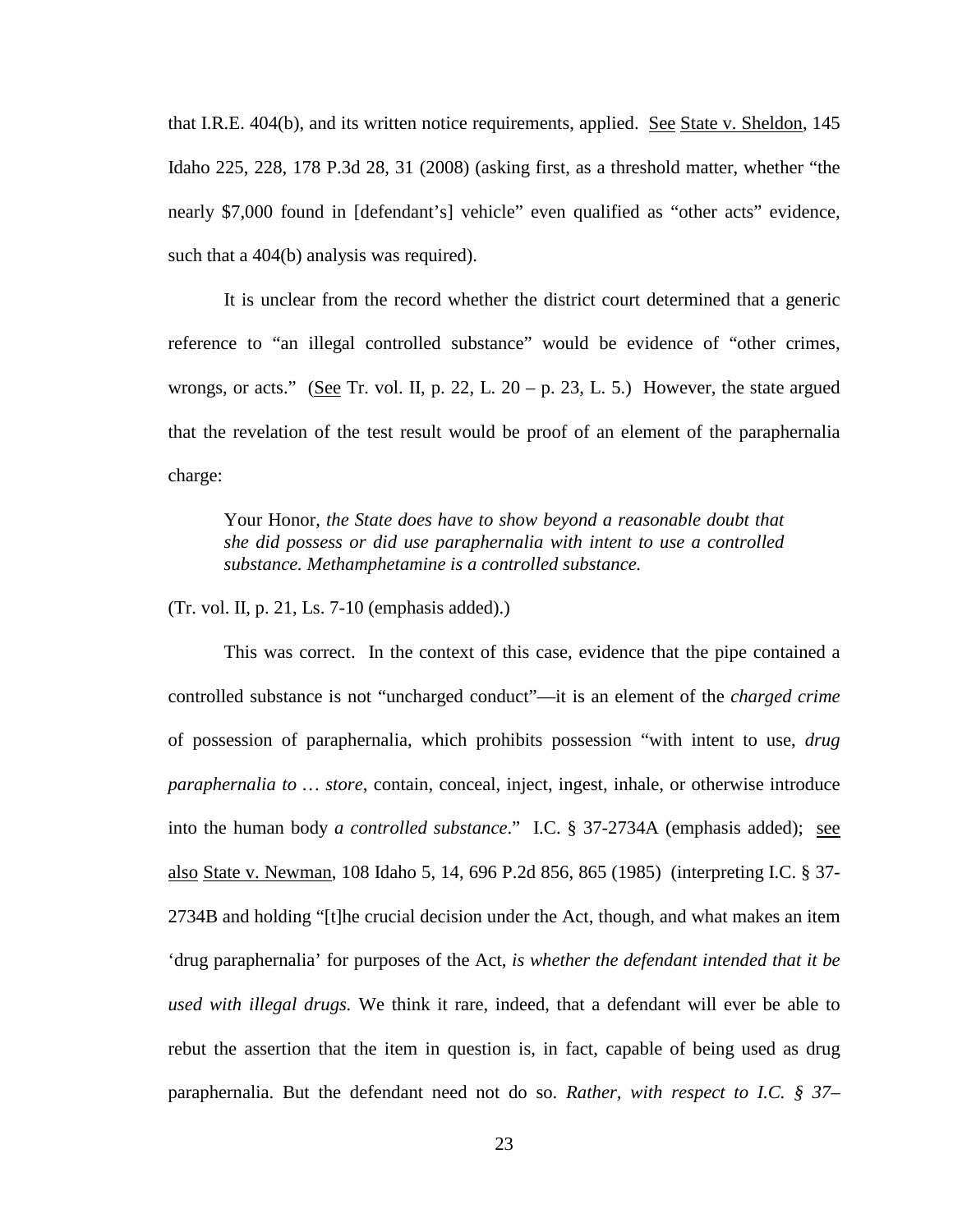*2701(bb), what the State must prove beyond a reasonable doubt is that the defendant used an item with an illegal drug*….) (emphasis added, footnote omitted).

Ibarra argues that "the generic reference is still inadmissible because the prosecutor did not provide the required written notice of her intent to present testimony about that *other, uncharged act*." (Appellant's brief, p. 12 (emphasis added).) But without a reference to a specific controlled substance, or some prior incident of use, there was no "other, uncharged" act to speak of: the expert simply testified that the pipe tested positive for an illegal controlled substance, which was an element of the charged act of possessing paraphernalia. See I.C. § 37-2734A. A cryptic reference to "an illegal controlled substance" would not, on its own, be evidence of an uncharged crime, insofar as the state could not charge an individual with possessing a schedule-less, unnamed controlled substance. See I.C. § 37-2701, *et seq*.

And while use of an unnamed "illegal controlled substance" could conceivably qualify as a prior bad act, it would not function that way here, where Ibarra was charged with *present* possession of paraphernalia used to contain a controlled substance. By definition, testimony that the paraphernalia tested positive for an "illegal controlled substance" was purely evidence of that paraphernalia possession—which was neither uncharged, nor a prior bad act, and therefore outside the scope of I.R.E. 404(b).

Because this was not evidence of "an uncharged act" it is not subject to 404(b) as a threshold matter, and the state was not required to serve written notice prior to its use.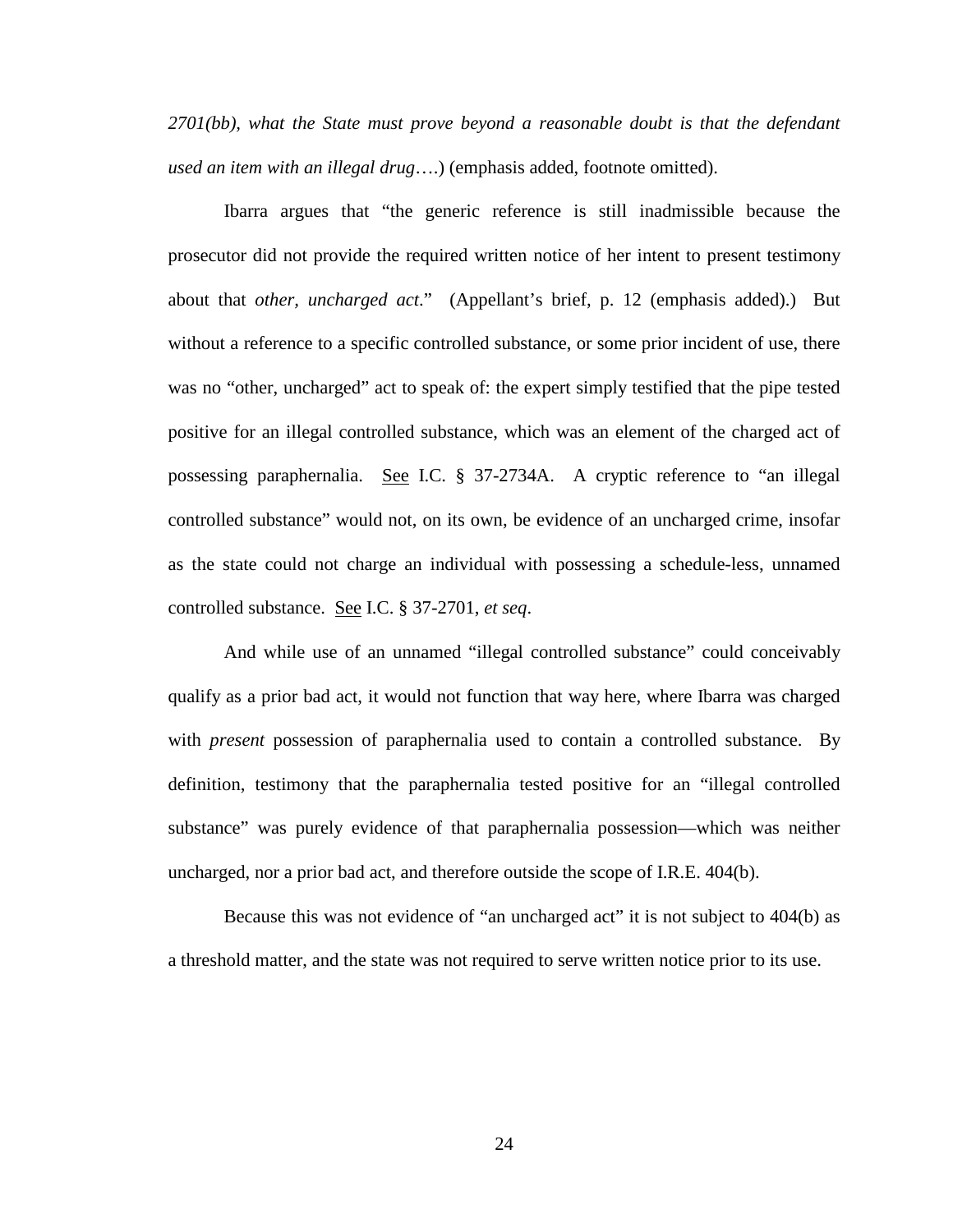### D. Even If The Evidence Should Be Analyzed Under 404(b), Any Error In Admitting The Evidence Without Notice Was Harmless

Alternatively, even if the reference to the test result was I.R.E. 404(b) evidence, Ibarra does not claim the district court erred when it applied a 404(b) balancing test. (See Appellant's brief, p. 12.) Instead, Ibarra claims the district court erred by allowing the generic testimony "in absence of the proper notice." (Appellant's brief, p. 12.) Based solely on this notice claim, Ibarra argues her convictions should be vacated. (Appellant's brief, p. 12.)

But failure to give 404(b) notice does not automatically require that the convictions be vacated. Rather, this Court applies a harmless error standard to determine the consequence of failing to provide 404(b) notice. See, e.g., Sheldon, 145 Idaho at 230- 31, 178 P.3d at 33-34 (finding "the admission of evidence was not harmless error" because defendant's prior statements "regarding his past dealings in methamphetamine" were "highly prejudicial" and of "low" probative value, and because the fact that "Sheldon dealt smaller amounts of methamphetamine in the past does not lead to the conclusion he knew there was a pound of the substance under his car seat."). To find harmless error a reviewing court must "declare a belief, beyond a reasonable doubt, that there was no reasonable possibility that the evidence complained of contributed to the conviction." Id. (quoting Baldwin v. State, 145 Idaho 148, 156, 177 P.3d 362, 371 (2008)).

Here, any failure to provide 404(b) notice, and ensuing admission of the test result evidence, was harmless. The jury had already heard that law enforcement found a pipe "that's commonly used for methamphetamine" sticking out of the passenger seat where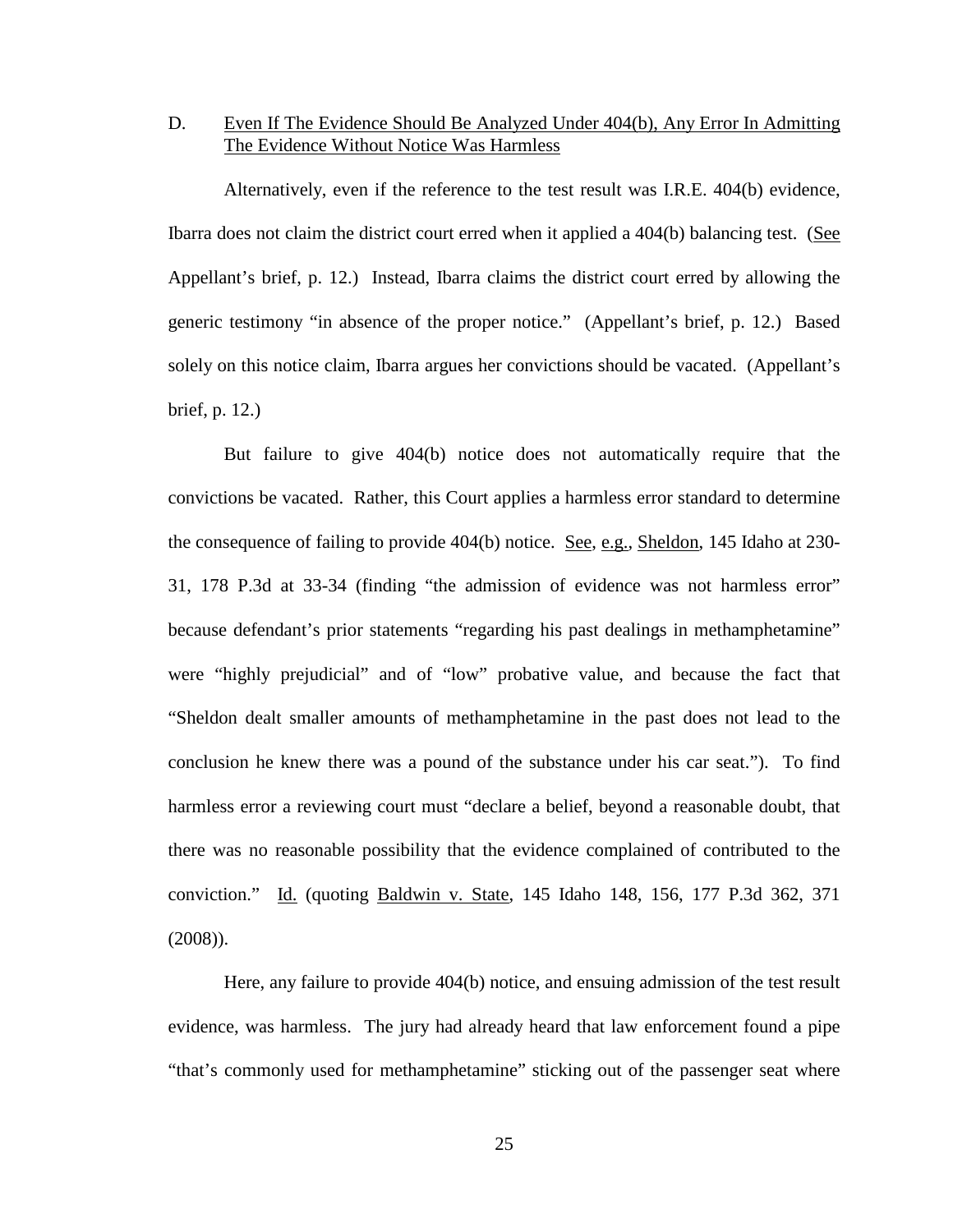Ibarra had been sitting, to which Ibarra had no objection. (Tr. vol. II, p. 221, L.  $18 - p$ . 222, L. 8.) The jury heard testimony that Ibarra admitted items found in the car were "all hers, all for her personal use" to which Ibarra had no objection. (See Tr. vol. II, p. 166, Ls. 5-8.) The jury heard Ibarra herself on video, specifically admit to possessing the "meth pipes":

Officer Duke: What about the uh, marijuana bong that was under your seat?

Ibarra: That's mine.

Officer Duke: That's yours, too? Okay. *What about all the meth pipes?*

Ibarra: *Mine.*

 $\overline{a}$ 

(State's Ex. 12, 00:03 – 00:40 (emphasis added).) This videotaped confession was admitted into evidence without objection. (See Tr. vol. II, p. 167, Ls. 10-14.)

Given the plethora of admitted evidence that Ibarra possessed a meth pipe, further revelations that the meth pipe contained "an unnamed controlled substance," would not have affected the jury verdict.<sup>[4](#page-31-0)</sup> Unlike the highly prejudicial, minimally probative statements in Sheldon, which did not bear on the charged elements of the crime, a test result confirming Ibarra's own admissions, regarding an element of a charged crime, would have been highly probative and not unfairly prejudicial. Even assuming the test result was 404(b) evidence, the failure to give notice and admission of the evidence was harmless.

<span id="page-31-0"></span><sup>4</sup> Ibarra's own taped admissions were arguably more damaging than the generic test result, given she verified the pipe was used for meth. (State's Ex. 12, 00:03 – 00:40.) The test result, on the other hand, simply confirmed the pipe contained an unnamed controlled substance—which for all the jury knew, could have been meth, or could have been codeine. See I.C. §§ 37-2707(d)(3), 37-2713(c)(1).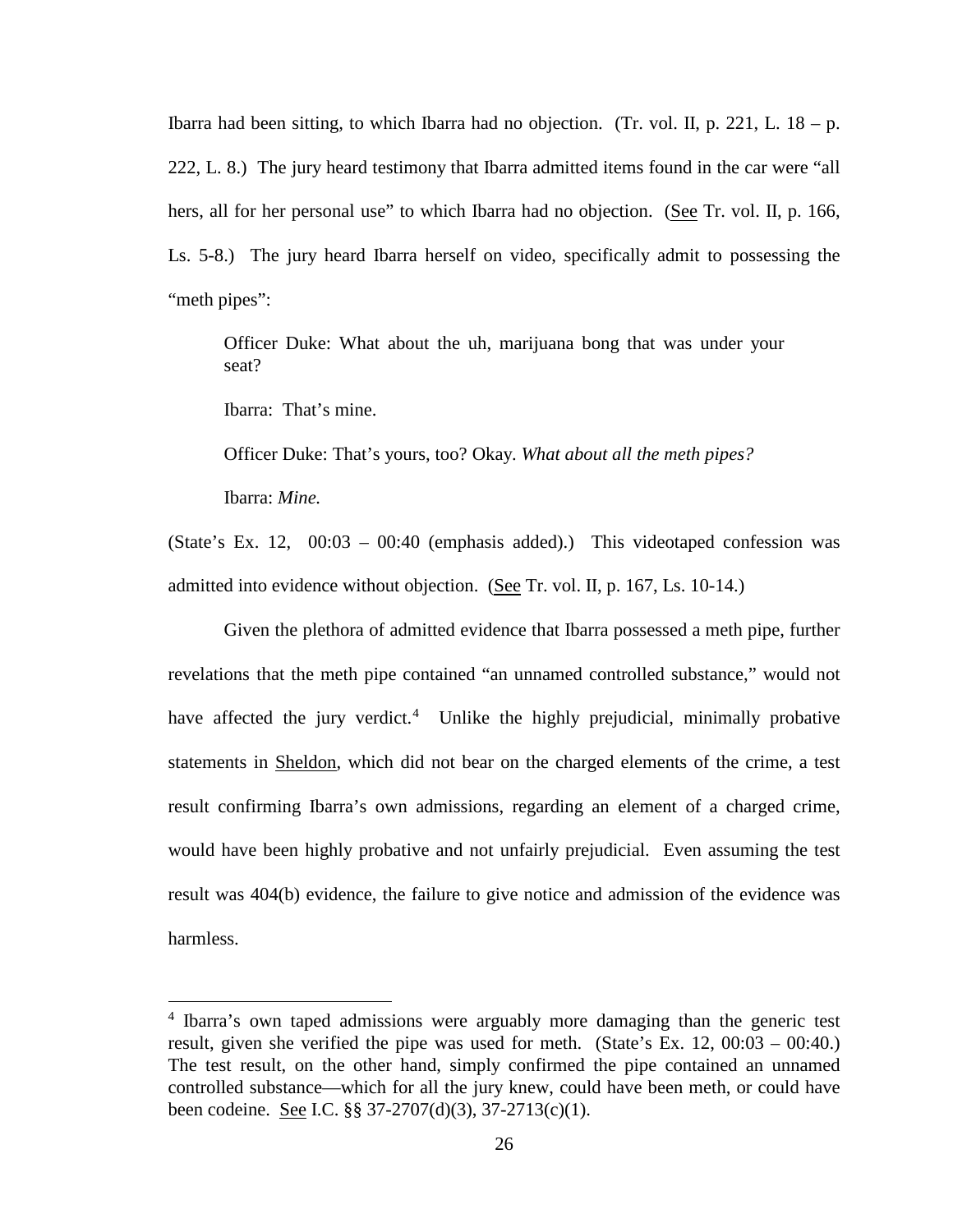## III. Ibarra Failed To Challenge The Restitution Order Below, And Therefore Has Waived Challenging It For The First Time On Appeal

#### A. Introduction

For the first time on appeal, Ibarra claims the restitution order is void because it does not comport with State v. Nelson, 161 Idaho 692, 390 P.3d 418 (2017), and State v. Cunningham, 161 Idaho 698, 390 P.3d 424 (2017). Specifically, Ibarra now contends that the restitution order was not supported by sufficient evidence. (Appellant's brief, pp. 14- 16.)

However, Ibarra never objected to the restitution order below, much less presented a claim that it was unsupported by sufficient evidence. She has therefore invited any error and has waived any challenge to the restitution order on appeal. Alternatively, should this Court grant relief on this claim, the proper remedy would be a remand to recalculate the restitution amount.

#### B. Standard Of Review

An award of "restitution under section 37-2732(k) is discretionary." Nelson, 161 Idaho at 695, 390 P.3d at 421. In determining whether the district court abused its discretion, this Court examines "whether the district court: (1) correctly perceived the issue as one of discretion; (2) acted within the outer boundaries of its discretion and consistently with relevant legal standards; and (3) reached its decision by an exercise of reason." Id.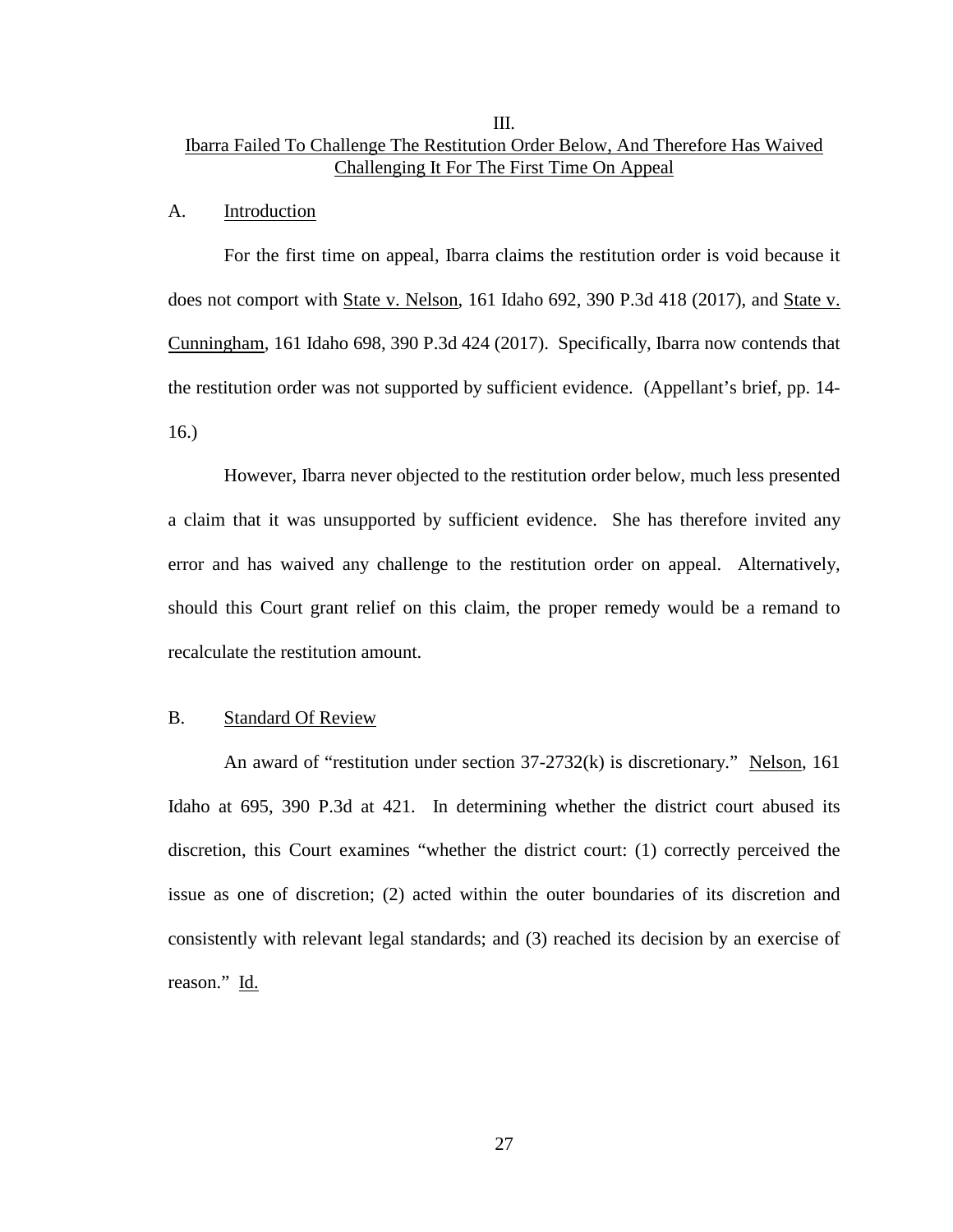C. Ibarra Never Objected To The Restitution Order Below And Therefore Has Waived Her Challenge To It On Appeal

"Issues not raised below will not be considered by this court on appeal, and the parties will be held to the theory upon which the case was presented to the lower court." State v. Garcia-Rodriguez, 162 Idaho 271, \_\_\_, 396 P.3d 700, 704 (2017) (citing Heckman Ranches, Inc. v. State, By & Through Dep't of Pub. Lands, 99 Idaho 793, 799– 800, 589 P.2d 540, 546–47 (1979); Marchbanks v. Roll, 142 Idaho 117, 119, 124 P.3d 993, 995 (2005); Frasier v. Carter, 92 Idaho 79, 82, 437 P.2d 32, 35 (1968)) ("We have held generally that this court will not review issues not presented in the trial court, and that parties will be held to the theory on which the cause was tried."). Similarly, where a party "complain[s] of errors one has consented to or acquiesced in," this Court "will not reverse." State v. Caudill, 109 Idaho 222, 226, 706 P.2d 456, 460 (1985) (citing State v. Owsley, 105 Idaho 836, 673 P.2d 436 (1983)). "In other words, invited errors are not reversible." Id.

A review of the sentencing hearing shows that Ibarra was apprised of her right to object to the state's proposed restitution order:

THE COURT: Okay. Now, Ms. Farley, you apparently have a proposed order for restitution and judgment for the court's signature, but I don't think there's the—did you file the affidavit?

MS. FARLEY: I believe I did. I do have hard copies, if you would like to see those. I don't know what the process is for filing them out here, but I do have them. And I—

THE COURT: Well, there's an—there's an affidavit—did you have an affidavit that you filed?

MS. FARLEY: I believe it was filed. There's my affidavit that I have signed and the affidavit for restitution from the Idaho State Police lab as well, Your Honor.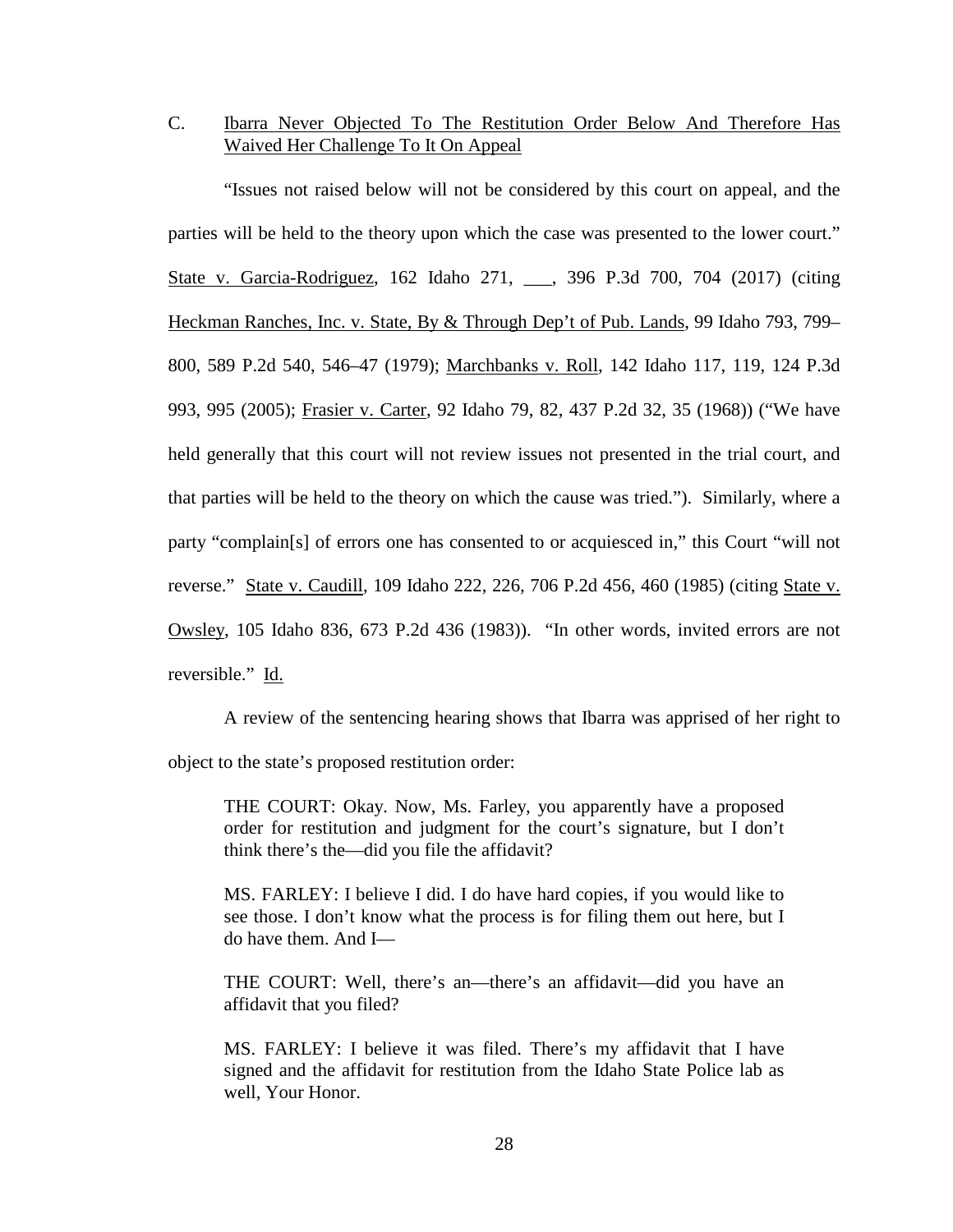THE COURT: Okay. And do you know when they were filed?

MS. FARLEY: This fax for the order is on January 27 of 2017. I—it should have been attached with those documents.

THE COURT: January 27.

MS. FARLEY: And it looks like we faxed that in.

THE COURT: Okay. Is it in the ROA?

THE CLERK: I'll look. No.

MS. FARLEY: And I can have those resubmitted after today, too, as well.

THE COURT: Yeah, I'm just not seeing them.

And—and again, you know, and I apologize to everybody who's been waiting. This case was set on my calendar by somebody else, and it was set for a half hour. And this—it's unfortunate but, of course, it's important, and it needed to take the time that was required.

And so I'm going to—I'll just have to look and see if it was filed. Otherwise—

MS. FARLEY: I will refile it.

THE COURT: —then you will need to file it. So that—

Because I want to make a record that also, Ms. Ibarra, you have a right to object to any request for restitution, either if it's beyond the scope of what's allowed or—by law or the amounts don't look right. So I want to make sure that the process has been filed—I mean, followed so that the issue can be addressed.

(See Tr. vol. I, p. 124, L.  $8 - p$ . 125, L. 21.) However, a review of the record shows

Ibarra never objected to or challenged the restitution that was ultimately ordered. (See

generally R.)

The newfound error Ibarra complains of was therefore invited by her, insofar as she never challenged the state's evidence supporting the restitution order. Accordingly,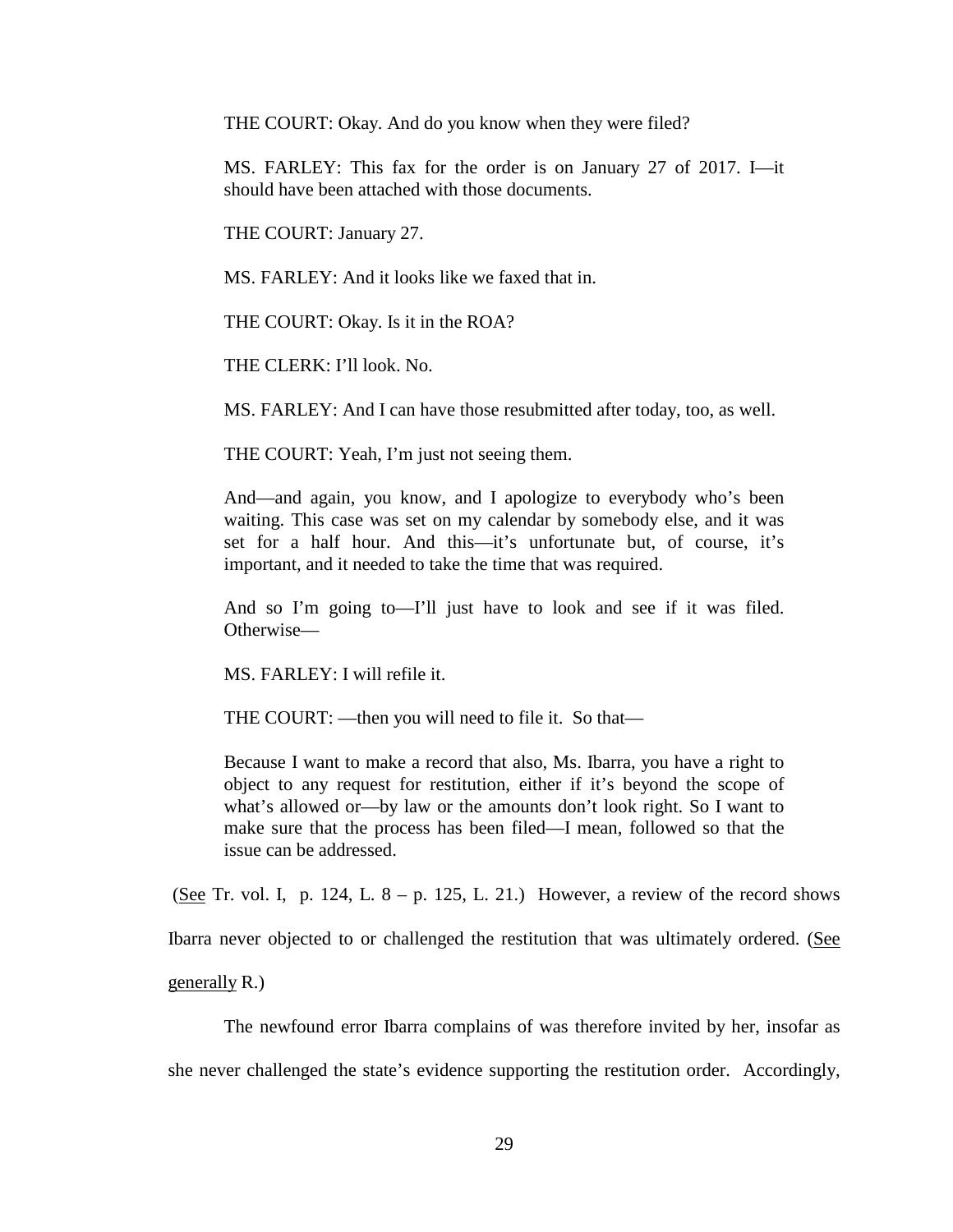any failure of the district court to *sua sponte* convene a restitution hearing, or refuse to consider an unobjected-to statement supporting the restitution order, was a consented-to error. Likewise, newly posed legal theories, such as Ibarra's claim that "the drug charges were consolidated with the firearm charge, and the applicable statute does not authorize the district court to award restitution for the time spent on the firearm charge" (Appellant's brief, p. 14), have likewise been waived. Garcia-Rodriguez, 162 Idaho at \_\_\_, 396 P.3d at 704. Because Ibarra invited any errors, and waited until this appeal to raise these issues, she has failed to preserve her claim on appeal. See, e.g., State v. Mosqueda, 150 Idaho 830, 833, 252 P.3d 563, 566 (Ct. App. 2010) (where defendant's claim that the district court erred by using county calculations for hourly rates of pay, including "allotted fringe benefits," contrary to the statutory definition of "regular salaries of employees" was not preserved, because defendant "did not challenge the propriety of the state's calculation of the officers' hourly pay rates at any of the hearings in this case. This Court will not consider issues not raised in the court below … including contentions that restitution was awarded in error because it was not statutorily authorized") (internal citations omitted); but see, e.g., State v. Faught, 127 Idaho 873, 877, 908 P.2d 566, 570 (1995) (holding "a criminal defendant need not move for a directed verdict or judgment notwithstanding the verdict in order to preserve for appeal the issue of whether there was sufficient evidence before the jury to support a verdict to convict").

Alternatively, even if this claim has been preserved, the proper remedy would not be vacating the restitution order, as Ibarra requests. (See Appellant's brief, pp. 15-16.) Rather, this Court should remand the claim to calculate restitution in light of Nelson and Cunningham (which, at the time of sentencing, had only existed for one day).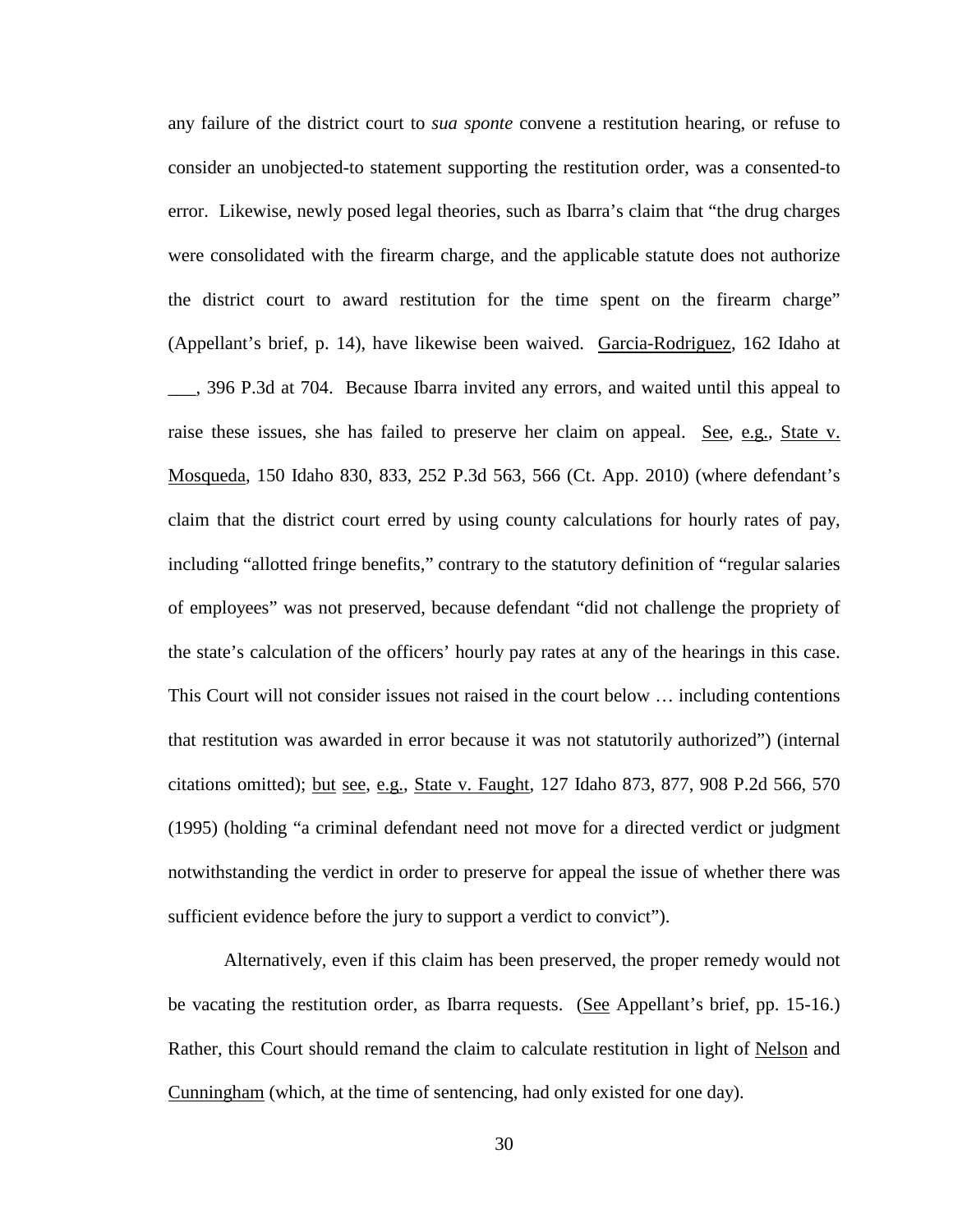Ibarra claims that this case should not be remanded because the district court "expressly told the State it needed to present evidence to support its restitution request and the State still failed to meet its burden in that regard." (Appellant's brief, p. 15.) She analogizes to Nelson, where "the State had been afforded two opportunities to provide sufficient evidence and failed to carry its burden," and concludes that here too, "a second bite at the proverbial apple would be improper." (Appellant's brief, p. 15 (citing Nelson, 161 Idaho at 697, 390 P.3d at 423).)

But the proverbial apple was never on the menu below, much less bitten. Ibarra waited until this appeal to challenge the restitution. The state had no opportunity to address her arguments because she never made them below. This is unlike Nelson, where the requested restitution was adjusted by the district court and ordered; appealed; remanded; litigated at a restitution hearing, expressly objected to, and re-ordered; and appealed again. 161 Idaho at 694, 390 P.3d at 420. By contrast, Ibarra made zero efforts to challenge the order below, and should not receive the benefit of barring the state from submitting additional evidence to address her belated evidentiary concerns. In the event she prevails on this unpreserved claim, the proper remedy would be a remand. See also Cunningham, 161 Idaho at 702, 390 P.3d at 428.